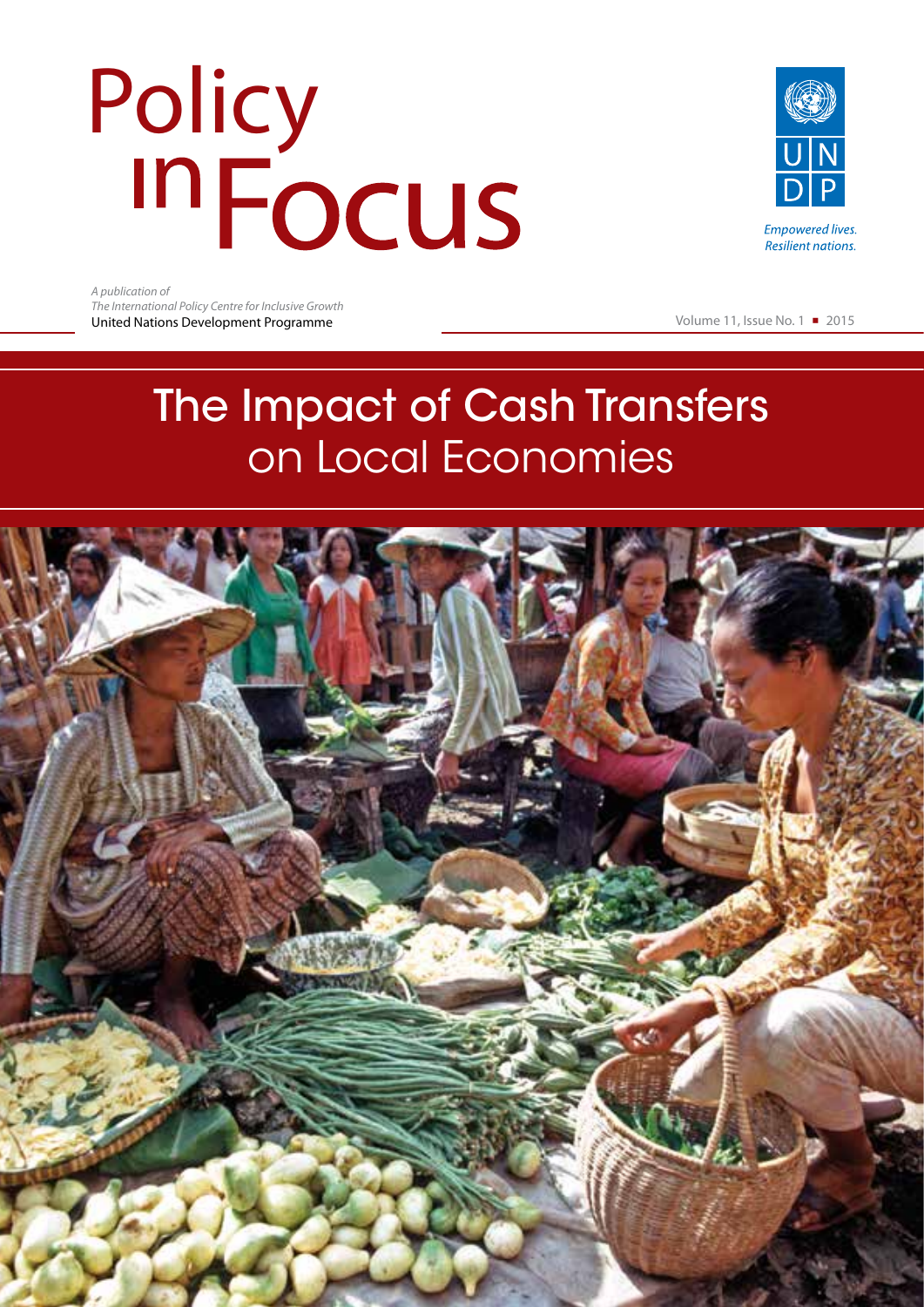# Policy

*The International Policy Centre for Inclusive Growth (IPC-IG) is a joint project between the United Nations and Brazil to promote South-South learning on social policies. It specialises in research-based policy recommendations on how to reduce poverty and inequality as well as boost inclusive development. The IPC-IG is linked to the UNDP Brazil Country Office, the Secretariat of Strategic Affairs (SAE) and the Institute for Applied Economic Research (IPEA) of the Government of Brazil.*

**Director:** Jorge Chediek

**Senior Researcher:** Diana Oya Sawyer

# **Policy** in Focus

*Policy in Focus is a regular publication of the International Policy Centre for Inclusive Growth (IPC-IG). This 31st edition of Policy in Focus was made in collaboration with the Department of International Development of the London School of Economics and Political Science (LSE).*

**Editor-in-Chief:** Michael MacLennan,

UNDP/International Policy Centre for Inclusive Growth **Specialist Guest Editor:** Stephanie Levy, *Department of International Development of the London School of Economics and Political Science (LSE)*

**Copy Editor:** Jon Stacey, The Write Effect Ltd.

**Publications Manager:** Roberto Astorino

**Editorial Team:**Rosa Maria Banuth, Paula Simone and Manoel Salles

*Cover art: UN Photo/Wolff. A vegetable market in Jakarta. Available at: <http://goo.gl/W0HHyI>.*

*Some of the photographs used in this publication are licensed under The Creative Commons license; full attribution and links to the individual licenses are provided for each.* 

**Editors' note:** *On behalf of the UNDP IPC-IG, I am grateful to the LSE Department of International Development for their collaboration in the development of this special edition. In particular, we would like to extend a special thanks to our guest editor Stephanie Levy for her dedication to the publication of this issue.* 

*Finally, we also would like to express our sincere appreciation to all of the authors for their generous and insightful contributions, without which this issue simply would not have been possible.*

### **Editorial Office**

### **International Policy Centre for Inclusive Growth** United Nations Development Programme

SBS, Quadra 1, Bloco J, Ed. BNDES, 13º andar 70076-900 Brasilia, DF - Brazil Telephone: +55 61 2105 5000

E-mail: publications@ipc-undp.org URL: www.ipc-undp.org

© 2015 International Policy Centre for Inclusive Growth United Nations Development Programme

ISSN: 2318-8995

*The views expressed in IPC-IG publications are the authors' and not necessarily those of the United Nations Development Programme or the Government of Brazil. Rights and Permissions – All rights reserved. The text and data in this publication may be reproduced as long as written permission is obtained from the IPC-IG and the source is cited. Reproductions for commercial purposes are forbidden.* 

# Summary

| )4 | The Impact of Cash Transfers on Local<br><b>Economies: A Foreword</b>                                            |
|----|------------------------------------------------------------------------------------------------------------------|
| 06 | <b>Cash Transfers with Income Multipliers:</b><br>Making Social Assistance Good for Growth                       |
| 08 | Insurance, Investment and Consumption:<br>The Role of the Extended Family in the<br><b>Use of Cash Transfers</b> |
| 10 | Linking Social Protection to Agriculture:<br><b>Evidence from Ethiopia</b>                                       |
| 12 | The Impact of In-kind and Cash Transfers on<br><b>Local Prices</b>                                               |
| 13 | The Impact of Short-term Cash Transfers<br>on Unstructured Markets: A Case Study<br>in Northern Uganda           |
|    | <b>Cash Transfer Spillovers: A Local</b><br>Economy-wide Impact Evaluation (LEWIE)                               |
| 19 | <b>Cash Transfers and Economic Growth:</b><br>Some Steps Beyond Wishful Thinking                                 |
|    | The Bolsa Família Programme:                                                                                     |

Distribution and Growth

Linking Economic Growth and Economic Equity in Transfer Programmes 25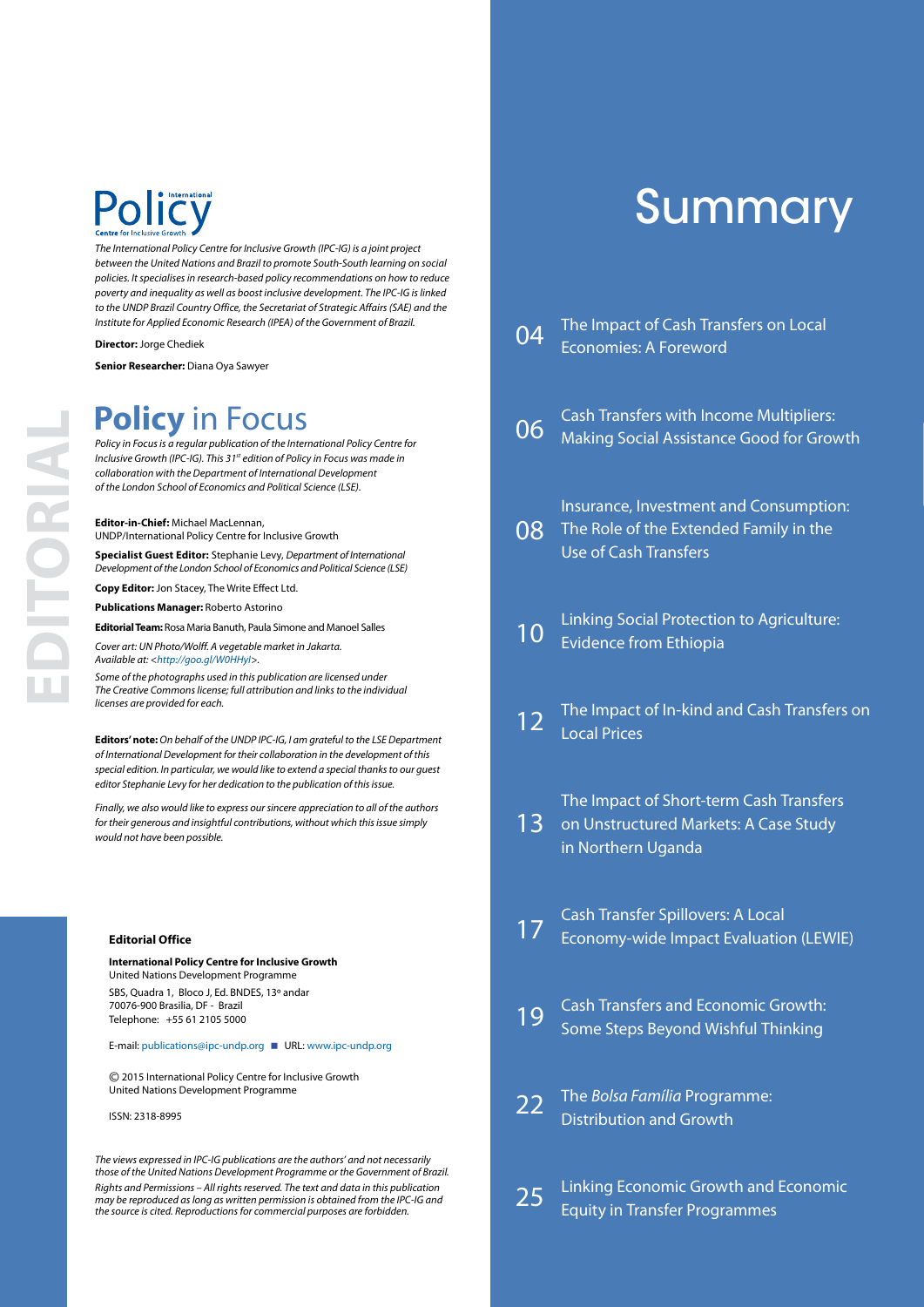n this special edition of *Policy in Focus*, leading authors and practitioners present their research on how cash transfers can impact the local economy when implemented in a developing country. The aim is to gather and review research results and evidence, obtained from various methodologies ranging

from randomised control trials (RCTs) to village economy models and general equilibrium analysis, applied on small-scale programmes to larger-scale policies in Latin America, Africa and South-East Asia. The economic impact of social transfers is analysed here through their effects on investment, productivity, prices, employment and trade and through more general equilibrium effects of redistributive policies.  $\begin{array}{c} \hline \end{array}$ 

Over the past 10 years, many developing economies have implemented social protection policies targeting poor people. This has been widely seen as a great step forward in the fight against poverty and sets the foundation for a better future for the most vulnerable population in these countries. With the development of social transfer measures, the issue of their economic impact has become important.

Can social protection policies promote economic growth? How much of a trade-off is there between providing the most vulnerable with safety nets and stimulating the local economy, which could potentially sustainably improve their livelihood? How complementary are the two sets of policies, and how can we determine an optimal combination of productive investment and immediate poverty relief measures? What are the possible direct and indirect economic effects of social transfer programmes when scaled up and run over a long period of time?

Such questions often come up in the debate with policymakers, practitioners and donors. They are difficult to answer—not only because each country context is different, but because they require specific analytical tools. The causal link between these measures and what can be observed in the surrounding and wider economy is often difficult to establish. The economic impact of cash transfers can be challenging to trace and measure.

This publication offers a review of empirical methodologies and findings that can help economists and policymakers address these questions, in the hopes of stimulating a better-informed debate around the economic impact of social transfers, backed up by empirical, rigorous and sometimes contradictory evidence on market impacts.

Policymakers demand realistic and honest assessments about what social protection can achieve. More research is needed along these lines, if only to understand whether the results and policy recommendations presented here would hold in countries with different economic contexts, different levels of market integration in their rural economy and different forms of vulnerability affecting their population.

We hope you will enjoy reading this special issue.

*by Stephanie Levy, Department of International Development of the London School of Economics and Political Science (LSE)*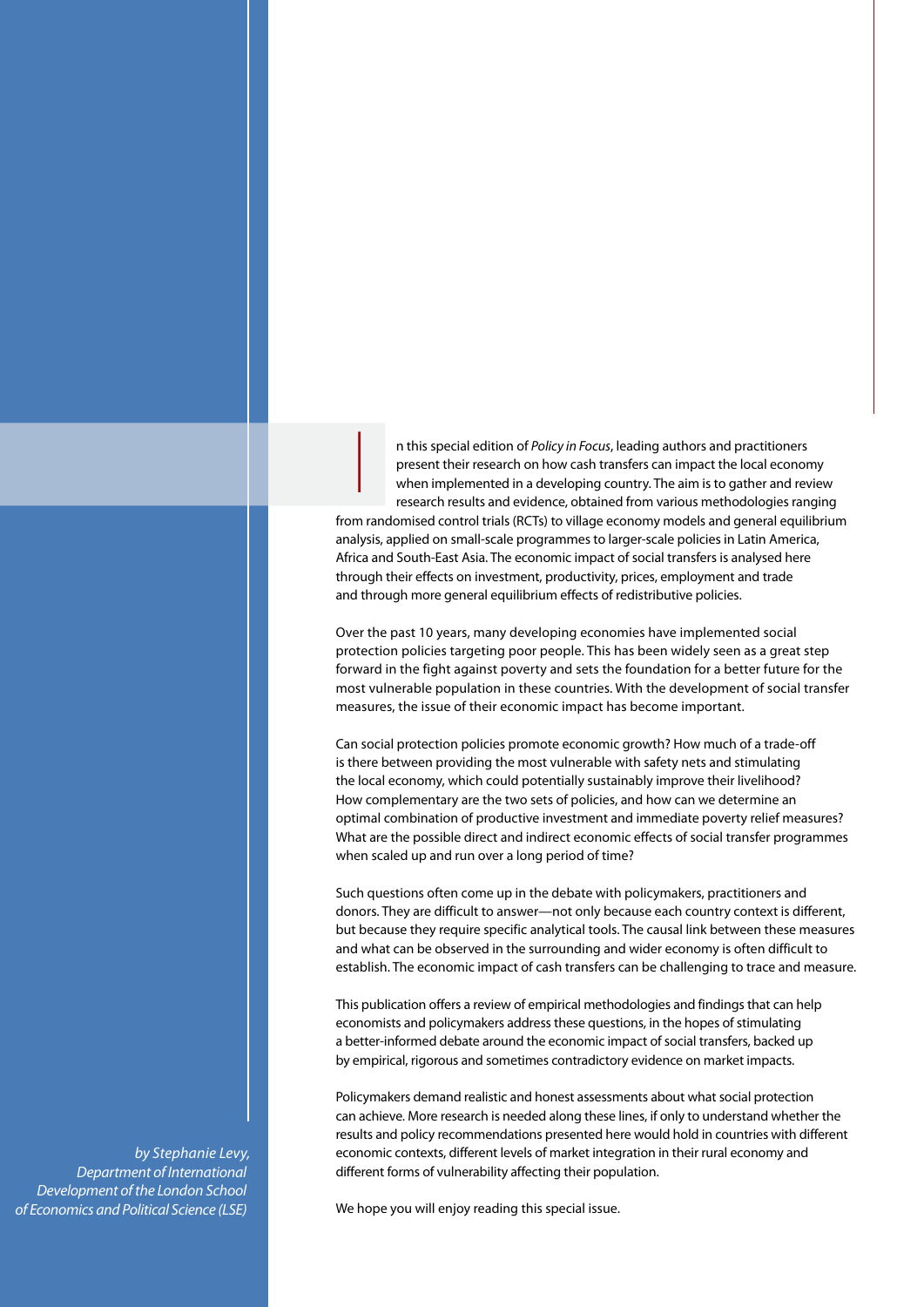# The Impact of Cash Transfers on Local Economies: A Foreword

*by Martin Ravallion1*

 There are two themes to this special issue of Policy in Focus. One theme relates to the effects of targeted anti-poverty policies on market prices, while the other is about the productivity effects of such policies. Both are important but underresearched topics, making this special issue a welcome contribution, accessible to a wide audience.

Economics teaches us that there can be poverty and inequality in a static world with perfect markets. Endowments differ, yielding inequality after all trading is done, and some people might also end up with unacceptably low living standards. In such a world, public efforts will be called for to reduce inequality and poverty, with a potential cost to aggregate efficiency. As a society, we may be glad to cover that cost, given our desire for a more equitable distribution; however, a trade-off is to be expected.

Quite generally, we can also expect redistributive efforts in such a world to alter market prices, leading to 'secondround' implications for the welfare impacts of interventions. This is illustrated by the study for Cambodia by Stephanie Levy

> **Solution**<br>
> We clearly<br>
> don't live in a world of<br>
> perfect markets, and the<br>
> various ways in which don't live in a world of perfect markets, and the various ways in which markets underperform can generate positive productivity effects of anti-poverty programmes.

and Sherman Robinson, summarised in this special issue of Policy in Focus. The authors find that the second-round effects attenuate the welfare impacts of transfers. They recommend combining transfers with efforts to enhance the productivity of poor farmers, especially in remote areas, poorly integrated with markets elsewhere.

We clearly don't live in a world of perfect markets, and the various ways in which markets underperform can generate positive productivity effects of antipoverty programmes.

Credit market failure has long been identified as a reason why poverty persists. Poor people are often credit constrained but potentially productive when given access to the human and physical capital they need.

Targeted cash transfers—even when they are not combined with any direct effort to raise productivity—can then have aggregate productive effects by supporting investments by poor people, investments that would not otherwise be possible. There can be other sources of market failure, including in the

markets for land and labour and the absence of complete insurance markets, with similar implications.

Using transfers to compensate for these market failures can, therefore, be good for both equity and efficiency.

In general, in the world of imperfect markets, there will also be effects on market prices; these effects will now come alongside the pro-poor productivity effects, though they may well work in opposite directions, clouding inferences on overall welfare impacts.

While theoretical arguments can be readily made along these lines, we have had very little evidence.

This has changed with the knowledge generated by survey data in the hands of innovative researchers.

The studies to date span the entire world, from poor countries to rich ones. A good example in this issue is the study on Ethiopia by John Hoddinott and colleagues, which finds that safety net transfers were partly invested.



*Photo: Wong Chi Keung, 2009 IPC Photo Competition; Farmer carrying corn to local market. Hong Kong, China.*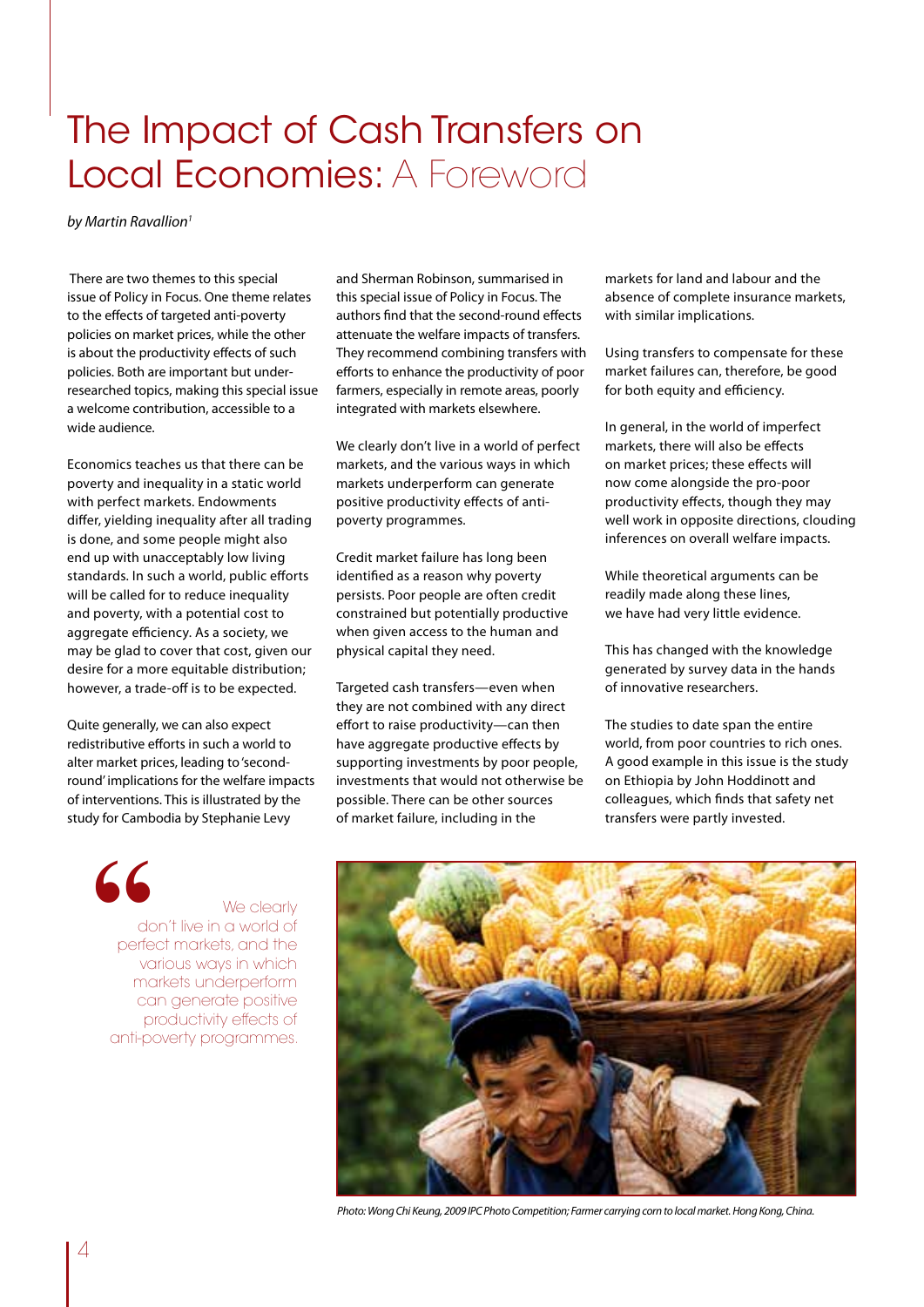

*Photo: Achilli Family. Konso Market, Ethiopia, 2007. <http://goo.gl/csQ5XH> <http://goo.gl/lclUqb>.*

Not all studies have found evidence of such productivity effects of transfers, but a number of them have. There will undoubtedly be more research on this subject, and hopefully a better understanding of impact heterogeneity will emerge.

The themes of price and productivity effects of transfers have implications for the design of anti-poverty policies, and here new trade-offs emerge. I provide two examples. First, the nature and implications of the price effects of transfers depend on their mode of delivery.

Aid to poor people in the form of food (or another basic need) is likely to be more expensive than delivering as cash, although there can be compensating advantages for payments in kind, such as automatic indexation for inflation.

Things get more complex when we consider market responses; payments in cash to poor people tend to increase demand for food and, therefore, increase local prices of non-traded foods (with adverse effects for poor consumers), while payments in the form of food have the opposite effect (with adverse effects for poor producers).

The study by Jesse Cunha and colleagues in this special issue nicely illustrates these points. One should be wary of generalisations in favour of one mode of delivery over the other, as the balance of costs and benefits is likely to depend on the setting, such as the degree of spatial integration of local markets.

The second example concerns the specification of the target group. When transfers are unproductive, the ethical case is strong for targeting the poorest.

However, when there are productivity effects, such as from the existence of credit market failures, the poorest are not necessarily the people with the highest economic returns from transfers.

As an illustration, the study by Alain de Janvry and Elisabeth Sadoulet presented in this special issue found that transfers to poor Mexican farmers increased their agricultural investments, with longer-term income gains.

However, they found that the gains were lower among those farmers with the smallest holdings, who are presumably the poorest. If the policy had focused solely on those farmers, it would have had less impact on poverty. Further research is needed on both the productivity effects of transfers and the implications of their targeting.

I have only cited a few examples here, but all the studies reported in this special issue address one or more of these themes. Each study has something important to say, adding up to a fine collection of articles on an important set of issues for anti-poverty policymaking. 1. *Georgetown University*.

**Solution**<br> **Solution**<br>
Using transfers<br>
to compensate for [...]<br>
be good for both equity and to compensate for […] market failures can […] be good for both equity and efficiency.

The themes of price and productivity effects of transfers have implications for the design of anti-poverty policies.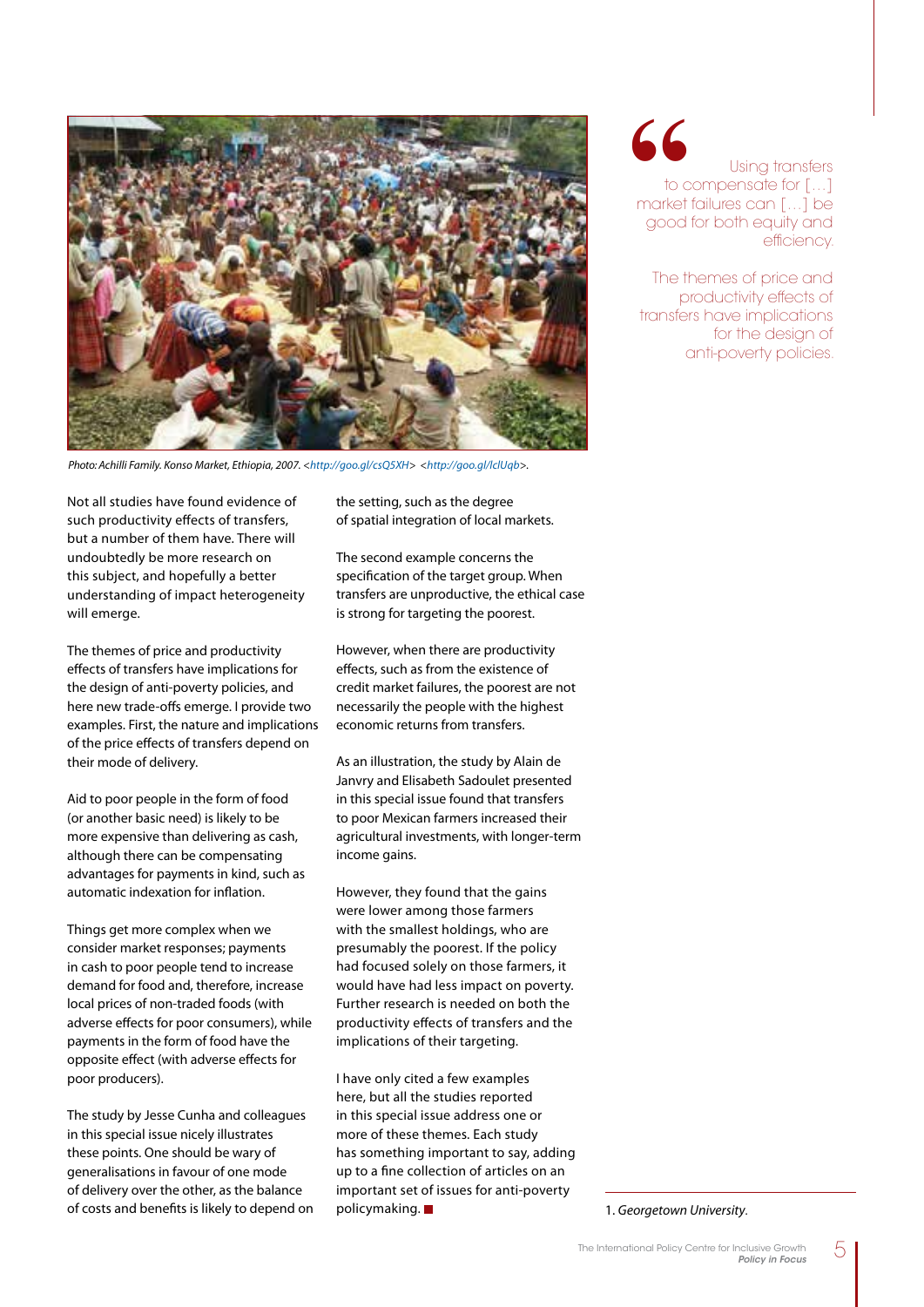# Cash Transfers with Income Multipliers: Making Social Assistance Good for Growth

*by Alain de Janvry and Elisabeth Sadoulet1*

Properly targeted transfer programmes can be expected to improve the well-being of recipients and reduce poverty. A lot of effort has consequently been made to improve the targeting of such programmes to exclude non-poor households and ensure the inclusion of poor households.

The advantage of transfer programmes is that they are relatively easy to implement. However, even with perfect targeting, each dollar of transfer only brings the beneficiaries one dollar closer to the poverty line. Furthermore, a transfer of this kind has to be repeated year after year if this poverty reduction effect is to be sustained. If bad habits develop, such as the emergence of a preference for leisure that would decrease autonomous income, the transfer would need to be increased for the recipient not to fall below the poverty line again.

Governments and donors have been reticent to sustain transfer programmes over extended periods of time, either because of the high and potentially rising fiscal costs they imply—particularly if a large share of the population is poor—or because they prefer to rely on aggregate

growth, counting on trickle-down effects for poverty reduction.

For this reason, a preferred approach is to generate income opportunities for poor people, helping them generate autonomous income that will take them above the poverty line. If the source of income is sustainable, the intervention can be of a one-time nature, leading to self-sustained income growth. However, the problem with this approach is that it is much more difficult to implement than transfer programmes. If it is to happen via wage incomes, human capital skills have to be developed and rewarding jobs created. If it is to happen via profits, entrepreneurial skills have to be developed, productive assets made accessible, a favourable investment climate created, and competitiveness of these enterprise start-ups secured.

The result has been a classical Scylla and Charybdis quandary for social assistance programmes: a choice between relatively easy-to-manage but expensive transfers, and potentially effective but difficult-to-implement income generation opportunities.

This neglects an important phenomenon that has not gone unnoticed by poverty observers: poor people are frequently already endowed with productive assets that are underused under current conditions due to extensive market failures, often idiosyncratic to the poor, in the capital and insurance markets. Removing the constraints imposed by these market failures through easy-toimplement transfer programmes may be a way of mobilising the productive potential of current asset endowments, creating income opportunities that will take beneficiaries above the poverty line (Ravallion, 2003).

We analysed the income multipliers created by *Procampo*, a cash transfer programme introduced by the Mexican government in 1994 to compensate farmers for the anticipated negative effects of the North American Free Trade Agreement (NAFTA) on the prices of basic crops (de Janvry, Sadoulet and Davis, 2001). Coverage was universal, and the basis for transfers was the 1993 cultivated area of these crops.

We analysed the impact of the transfers on the *ejido* sector, a group of some 2.5 million mainly impoverished smallholder farmers who had received access to half of the Mexican territory through the land reform programme that followed the 1910–1916 Mexican Revolution. We conducted national panel surveys in 1994 prior to initiation of the transfers and in 1997 after the programme had been well established. We used household fixed effects and exogenous transfers with variable amounts proportional to the 1993 land allocations to measure the marginal income effects of a unit of transfer.

The *ejido* sector has the peculiarity of combining poverty with asset endowments that were badly underused due to extensive market failures. Incomplete property rights prevented



*Photo: Eduardo Robles Pacheco, En el ejido Cuauhtémoc (36), 2013, Mexico <http://goo.gl/tVPP3B> <http://goo.gl/rek3eJ> .*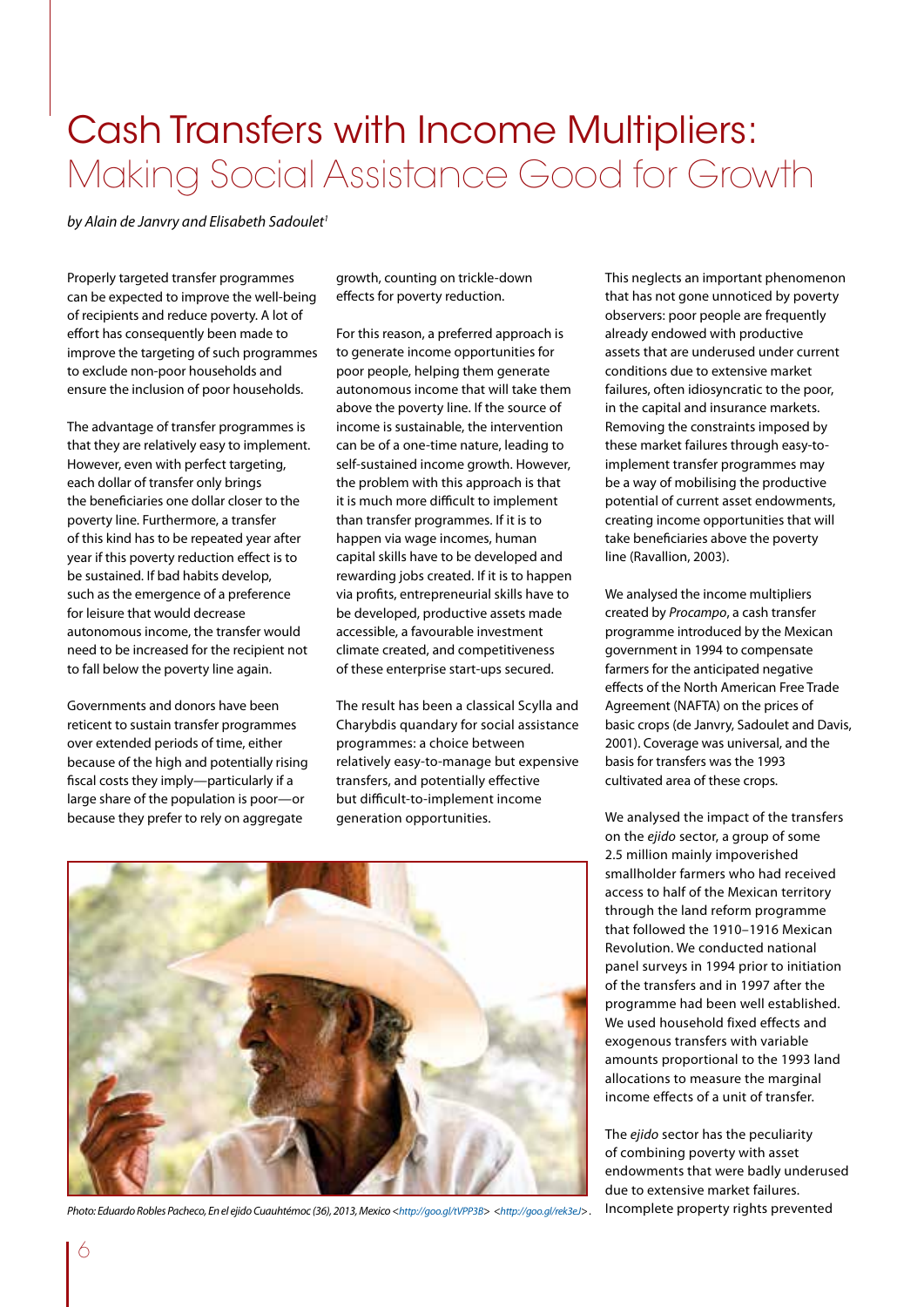these farmers from using the land as collateral with commercial banks. Following structural adjustment in the wake of the debt crisis, the parastatal agricultural development bank dedicated to the *ejido* sector had been shut down. Only 18 per cent of *ejidatarios* had access to formal credit by 1994. A welfaremotivated cash transfer reaching a productive sector with severe liquidity constraints could thus have a large effect on the productivity of resource use.

We found that recipients were able to put to work at least some of the cash transferred to them, multiplying transfers into larger income effects. On average across recipients, a USD1 transfer resulted in USD2 of additional income, one directly and one indirectly. Heterogeneity of impact varied in relation to land endowments. For the smallest farmers, a USD1 transfer only generated a USD1 income effect.

These farmers needed to consume the transfer immediately and did not have enough assets and possibly other constraints to multiply transfers. Small farmers had the largest income multipliers, gaining USD3 for every USD1 received. Medium farmers were less credit-constrained, gaining USD2 for every USD1.

Multipliers also varied with other asset endowments. Households with a smaller number of adults (and hence less off-farm income to help them generate liquidity for their farm operations) had a multiplier of three. Those with more education, nonindigenous backgrounds, more access to technical assistance, and those located in regions with greater access to market had larger multipliers. Overall, multipliers were larger for those with both greater productive opportunities and more underused assets due to stronger liquidity constraints.

When asked what they did with the transfers, farmers responded that they mainly purchased more inputs, especially agro-chemicals. They also reduced labour market participation to spend more time cultivating their land, suggesting that engaging in off-farm wage labour was in part motivated by the quest for liquidity for their farming operations.

The security of *Procampo* entitlements also helped reduce risk in agriculture, in particular as they could be used as collateral for access to credit. Simulations show that NAFTA without *Procampo* would have led to an average loss in household income of 4 per cent. With *Procampo*, incomes rose by 18 per cent. On average, half of the 22 per cent income effect was due to direct transfers, and half to indirect income generation with the existing assets.

Others have analysed public transfer programmes from the angle of income multipliers. Gertler et al. (2012) found that, in the Mexican conditional cash transfer programme *Oportunidades*, 26 per cent of transfers received were invested, generating a small two-cent increase in long-term consumption for every one peso received. A lot of attention is currently given to the benefits of cash transfers to poor households. Results suggest that they work surprisingly well to reduce poverty: poor people are wise in spending the money they receive in improving household welfare (Haushofer and Shapiro, 2013). Conditional cash transfers work even better in dealing with the root causes of poverty such as education and health (Baird et al., 2013). Yet insufficient attention has been paid to the potential multiplier effects achieved with these transfers.

A lesson here is that cash transfers can be managed not only for accurate targeting but also to help recipients maximise multiplier effects. Results from the *Procampo* experience suggest that two issues deserve additional attention: first, cash transfers in isolated markets tend to induce a rise in the price of the less tradable consumer goods such as meat (Alix-Garcia et al., 2013), which can reduce the real income gains from multipliers for consumers of these products. This stresses the importance of wellfunctioning markets to stabilise local prices. Second, greater attention should be given to creating investment opportunities for recipients in high-value crops—in this case, commodities with comparative advantage in the post-NAFTA environment such as vegetables, fruits and animal products.

This typically requires improved infrastructure, the development of highvalue chains, and training in the production **6**<br>
The result has<br>
been a classical<br>
Scylla and Charybdis<br>
quandary for social been a classical Scylla and Charybdis quandary for social assistance programmes: a choice between relatively easy-to-manage but expensive transfers, and potentially effective but difficult-to-implement income generation opportunities.

Cash transfers can be managed not only for accurate targeting but also to help recipients maximise multiplier effects.

of these more demanding commodities. By facilitating investment and enhancing returns, transfers can help increase autonomous incomes and subsequently be reduced without compromising sustainable poverty reduction.

Alix-Garcia, J., C. McIntosh, K. Sims and J. Welch (2013). 'The Ecological Footprint of Poverty Alleviation: Evidence from Mexico's Oportunidades Program', *Review of Economics and Statistics*, 95(2): 417–435.

Baird, S., F. Ferreira, B. Özler and M. Woolcock (2012). *Relative effectiveness and costeffectiveness of conditional and unconditional cash transfers for schooling outcomes in developing countries: a systematic review*. Oxford, The Campbell Collaboration.

de Janvry, A., E. Sadoulet and B. Davis (2001). 'Cash Transfer Programs with Income Multipliers: Procampo in Mexico', *World Development*, 29(6): 1043–56.

Gertler, P., S. Martinez and M. Rubio-Codina (2012). 'Investing Cash Transfers to Raise Long-Term Living Standards', *American Economic Journal: Applied Economics*, 4(1): 164–92.

Haushofer, J. and J. Shapiro (2013). *Household Response to Income Changes: Evidence from an Unconditional Cash Transfer Program in Kenya*. Princeton, NJ, Department of Psychology and Public Affairs, Princeton University.

Ravallion, M. (2003). 'Targeted transfers in poor countries : revisiting the tradeoffs and policy options', *Policy Research Working Paper Series*, No. 3048. Washington, DC, World Bank.

1. University of California at Berkeley.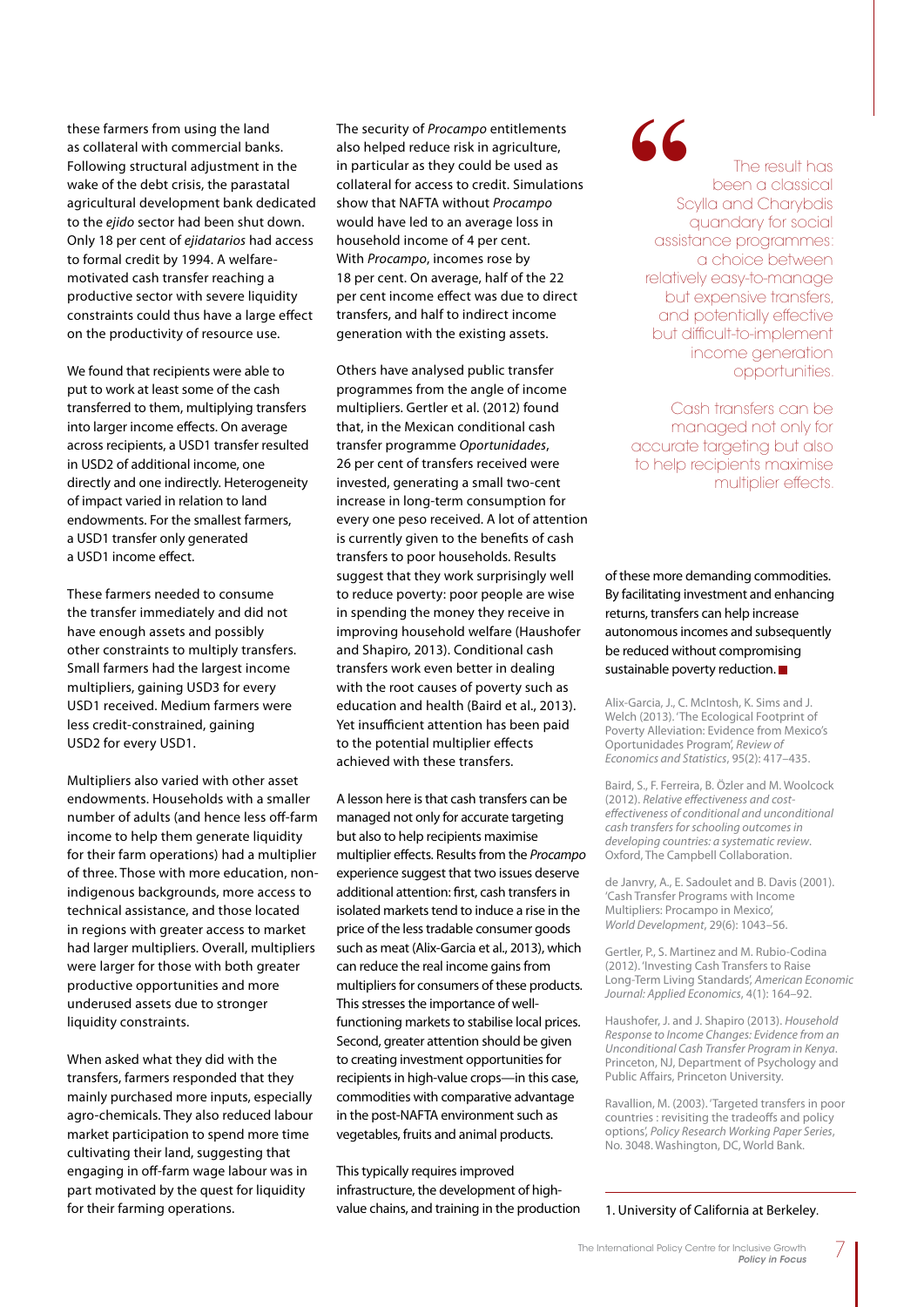# Insurance, Investment and Consumption: The Role of the Extended Family in the Use of Cash Transfers

*by Manuela Angelucci1*

Conditional cash transfer programmes have been shown to improve the wellbeing of their recipients by increasing their human capital and improving the quantity and quality of their consumption.

Our research<sup>2</sup> shows that their benefits may extend beyond the recipients. Using data for the evaluation of *Oportunidades*, Mexico's conditional cash transfer programme, Angelucci and De Giorgi (2009) show that, in villages reached by the programme, food consumption increases for both eligible households—the intended programme recipients—and ineligible households, slightly less poor and, therefore, deemed ineligible for the cash transfers.

Food consumption increases by about 10 per cent per month per adult equivalent for the ineligible households in treated villages, which is about half as much as the average increase in food consumption for eligible adults. Failure to consider this indirect effect results in a 12 per cent underestimate of the treatment impact on food consumption.

To evaluate the effectiveness of *Oportunidades*, in 1998 the programme was randomly implemented in 320 villages and withheld until 2000 in 186 villages. In each village, all households were classified as eligible or ineligible for the programme and then surveyed every six months, starting with a baseline collected in 1997. This way, we have panel data on a census of 506 villages, providing information about four groups: eligible and ineligible households living in treatment and control villages.

Because of this experimental design, we can identify the effect of the treatment on ineligible households under weak identification assumptions—namely, that the randomisation was effective and that there are no spillover effects in control villages (unconfoundedness). Under these assumptions, the difference between the consumption of ineligible households in treatment and control villages measures the effect of the programme on the ineligibles.

This increase in consumption for ineligible households may have been caused by general equilibrium effects or by sharing the transfer within the village. However, we find no effect on wages, prices or labour supply, while we do find effects on insurance and credit markets: ineligible households in treatment villages borrow more money (mainly from family and friends), receive more transfers and, to a small extent, reduce their precautionary savings.

These findings suggest that these indirect effects on consumption operate through informal sharing within one's social network.

In Angelucci, De Giorgi and Rasul (2014), we study whether the extended family is part of such a network in the surveyed villages. Having obtained the last names of all household heads and their spouses, we can identify the first-degree relatives (parent, offspring, sibling) of each household head and spouse, exploiting the fact that each person has two surnames (one inherited from the father and one from the mother) and the patrilineal surname transmission (by which the paternal surnames are passed on to the next generation).

After doing so, we proceed to show that the indirect effect of the conditional cash transfer on consumption operates through the extended family. As before, the experimental design ensures that these effects are identified under random assignment and unconfoundedness.

Under these assumptions, we find that consumption increases only for ineligible households with relatives eligible for the programme, and not for ineligible households without eligible relatives. Moreover, we find that the extended family network—the network of first-degree relatives—achieves full insurance. In sum, the entire family network benefits from the conditional cash transfers.

If related households share the conditional



*Photo: Cimmyt. Family selling maize snacks at roadside stall, 2006, Mexico <http://goo.gl/zHSdeh> <http://goo.gl/rek3eJ>.* cash transfer among each other, then this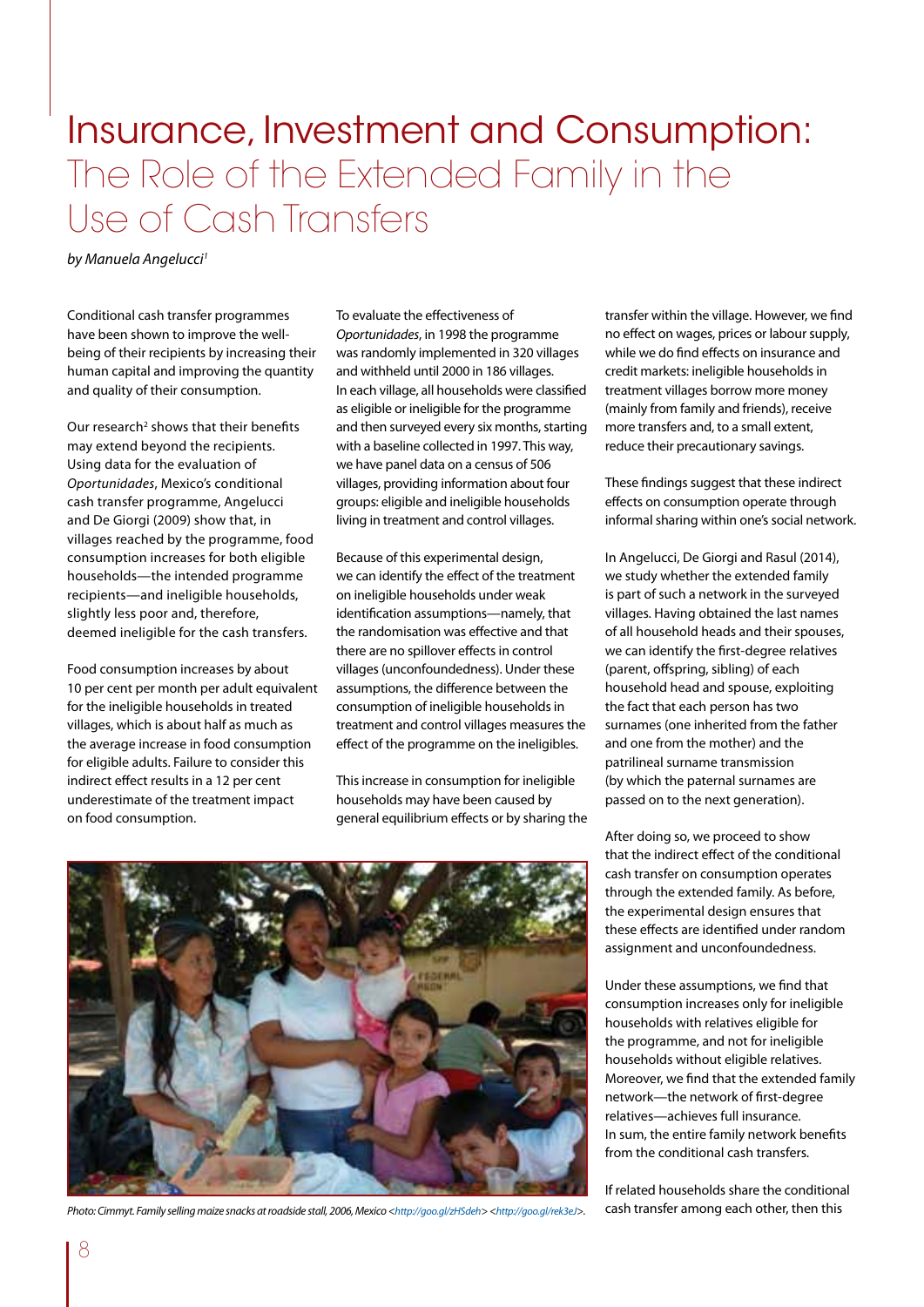

*Photo: Hendrik Terbeck, Small Child in San Cristobal de Las Casas, 2013, Mexico <http://goo.gl/ITpHp2> <http://goo.gl/rek3eJ>.*

transfer may be used both for insurance and investment purposes.

Specifically, the network members may pool resources to undertake an investment that each individual household could not undertake on its own. To test this hypothesis, we consider the investment in secondary education.

Unlike primary school enrolment, which is almost 100 per cent also in the absence of the cash transfers, secondary school enrolment is only about 65 per cent, partly because of poverty and the need for child labour. While the cash transfer provides a subsidy to education, it covers only about two thirds of the full cost of secondary education, including forgone wages (Schultz, 2004).

Therefore, some households without sufficient resources may not be able to increase their children's secondary school enrolment despite the cash transfer's partial subsidy.

However, if these households can pool resources within their extended family network, they may be able to increase their children's schooling even in the absence of a full subsidy.

Consistent with this conjecture, we find that the effect of the cash transfer on eligible households—the direct transfer recipients—differs depending on whether they have first-degree relatives in the village or not. While secondary school enrolment increases by 8 percentage points (roughly

12 per cent) for eligible households with first-degree relatives, enrolment does not increase at all for households without first-degree relatives, who, instead, invest in livestock, an asset likely to yield lower returns than human capital.

To conclude, our findings have several implications. First, to assess the effectiveness of conditional cash transfer programmes, we should consider their impact on both eligible and ineligible households. Considering the effect only on eligible households may result in underestimates of the full programme impact. Second, to measure such effects, it is important to design experiments that let the researcher identify and measure the spillover effects of a programme, besides its effects on the programme recipients. Third, the programme impacts may vary depending on the local institutions (such as the presence and extent of informal resource-sharing networks), and different types of households may, therefore, benefit to different extents from the same cash transfer, depending on whether they belong to informal resource-sharing networks or not.

Angelucci, M. and G. De Giorgi, (2009). 'Indirect effects of an aid program: how do cash injections affect ineligibles' consumption', *American Economic Review*, 99(1).

Angelucci, M., G. De Giorgi and I. Rasul (2014). 'Resource pooling within family networks: insurance and investment', unpublished manuscript. Ann Arbor, University of Michigan.

Schultz, P. (2004). 'School Subsidies for the Poor: Evaluating the Mexican PROGRESA Poverty Program', *Journal of Development Economics*, 74(1): 199–250.

**Solution**<br>The entire family<br>network benefits<br>from the conditional<br>cash transfers. network benefits from the conditional cash transfers.

1. University of Michigan. 2. This article is based on Angelucci and De Giorgi (2009).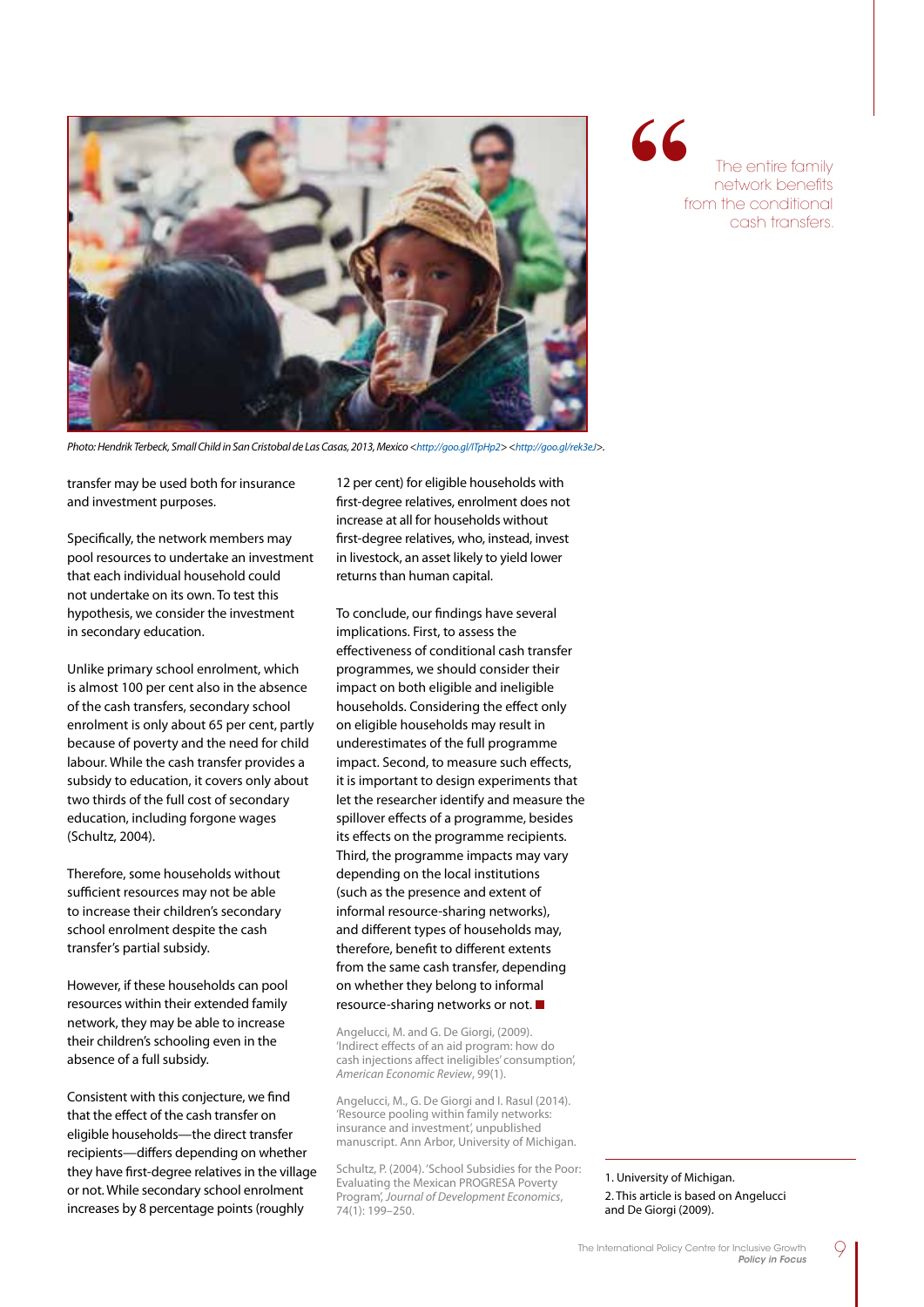# Linking Social Protection to Agriculture: Evidence from Ethiopia

*by John Hoddinott, Guush Berhane, Daniel O. Gilligan, Neha Kumar and Alemayehu Seyoum Taffesse1*

The primary objective of most social protection programmes is to transfer income to poor households. These transfers are motivated by a commitment to maintaining a minimum standard of living, overcoming severe temporary negative shocks to income, and avoiding the formation of longer-term poverty traps.

However, there is considerable interest in assessing whether social protection can go beyond this to play a promotive role, addressing the root causes of poverty. An important question for policymakers is, given such an objective, whether social protection interventions are sufficient for such transformations or whether they need to be complemented by interventions aimed at improving livelihoods.

This article summarises our work (Hoddinott et al., 2012) examining this issue in the context of Ethiopia's Food Security Programme (FSP). The FSP is a unique example of such a programme; its cornerstone is the Productive Safety Net Programme (PSNP). Started in 2005, the PSNP provides direct income support to more than 7 million poor people primarily through participation in largescale public works (PW), as well as through unconditioned direct support to poor households with limited labour capacity.

Two additional programmes under the FSP have complemented the PSNP

> **Solution**<br>
> There is<br>
> considerable interest in<br>
> assessing whether social<br>
> protection can play a considerable interest in assessing whether social protection can play a promotive role, addressing the root causes of poverty.

by providing additional products or services designed to improve agricultural productivity or support microenterprise development. These productivityenhancing investments were made under the smaller Other Food Security Programme (OFSP), which was revamped in 2009 and renamed the Household Asset Building Programme (HABP).

The OFSP and HABP provided assistance and training to provide access to improved seeds, conduct soil and water conservation, improve irrigation or undertake beekeeping activities.<sup>2</sup> In this article, we examine the joint role of the PSNP and OFSP/HABP transfers in supporting investments that improve agricultural productivity. Our data are drawn from a longitudinal survey of PSNP participants and non-participants in chronically food-insecure *woredas*<sup>3</sup> across the four major regions of Ethiopia: Tigray, Amhara, Oromia and the Southern Nations, Nationalities and People's Region (SNNPR). Data were collected in 2006, 2008 and 2010 at the same time of year (June to early August), to minimise the effect of seasonality on the impact estimates.

There were 3366 households interviewed, which form the 2006-2008-2010 panel. Discussions of sampling and attrition are found in Hoddinott et al. (2012). Data were collected on participation in the PSNP, OFSP/HABP, correlates of participation,

agricultural production and investments in agriculture. We identify treatment effects through estimation of the dose-response models of Hirano and Imbens.

This approach extends propensity score matching methods for binary treatments to cases where treatment is continuous. We apply their approach to the determination of the average doseresponse of the outcome at each level of transfers, measured as years of participation in the PSNP. In our data, households with only one year of participation in the PSNP had a low level of transfers on average, whereas those with five years of participation—the maximum over this period—had high average values of transfers received.

Comparing the dose-response between the highest and lowest years of participation allows us to measure the impact of active participation in the PSNP within a group of PSNP-eligible households. To measure the impact of the PSNP alone, as well as the impact of the PSNP and OFSP/HABP combined, we estimate the PSNP dose-response model separately for the sample that did not participate in the OFSP/HABP and for the sample that did receive the OFSP/HABP.

Under certain identifying assumptions, this provides a rich set of comparisons of outcomes between levels of years of

**TABLE 1** Comparisons of Treatment Effects for PSNP Dose-response<br>Models and Participation in the OFSP/HABP

| <b>OFSP/HABP Participation</b> |                            |  |
|--------------------------------|----------------------------|--|
| OFSP/HABP<br>non-beneficiaries | OFSP/HABP<br>beneficiaries |  |
| A                              |                            |  |
| В                              | D                          |  |
|                                |                            |  |

*Source: Authors' elaboration.*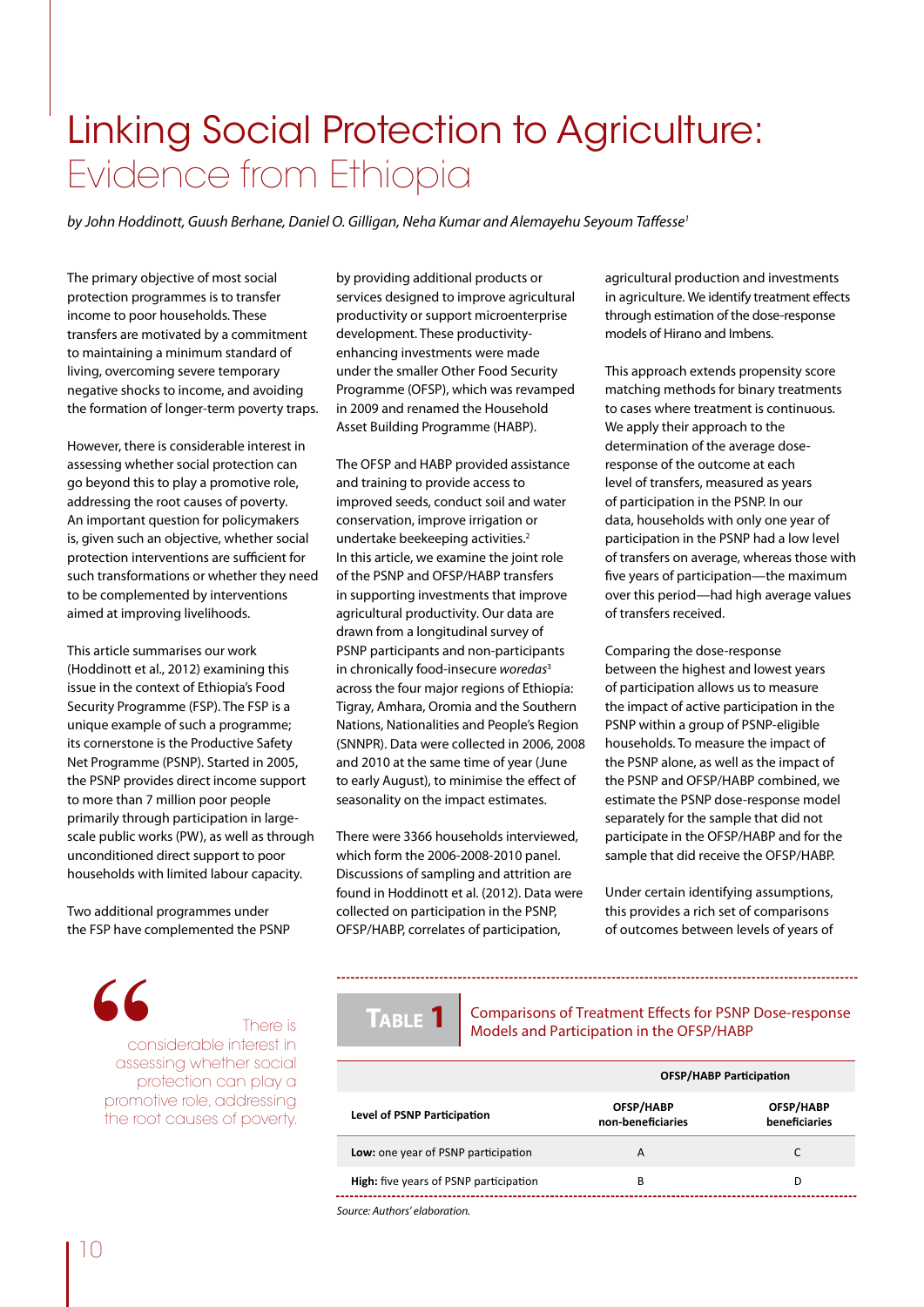### Impact of PW Payments and Participation in OFSP/HABP **TABLE 2** | Impact of PW Payments and Participation in G<br>TABLE 2 | on Fertiliser Use and Agricultural Investment

| <b>Impact of PSNP</b><br>and OFSP/HABP<br>programme<br>components | Probability of<br>using fertiliser,<br>2010 | Probability of<br>investing in<br>stone terracing,<br>2008-2010 | <b>Probability of</b><br>investing in<br>fencing,<br>2008-2010 | Probability of<br>investing in<br>water harvesting,<br>2008-2010 |
|-------------------------------------------------------------------|---------------------------------------------|-----------------------------------------------------------------|----------------------------------------------------------------|------------------------------------------------------------------|
| PW alone (B-A)                                                    | $-0.023$                                    | $-0.126$                                                        | $0.166**$                                                      | 0.019                                                            |
|                                                                   | (0.071)                                     | (0.089)                                                         | (0.078)                                                        | (0.014)                                                          |
| Both PW and                                                       | $0.211***$                                  | 0.043                                                           | $0.292***$                                                     | 0.012                                                            |
| OFSP/HABP (D-A)                                                   | (0.056)                                     | (0.070)                                                         | (0.064)                                                        | (0.012)                                                          |
| High PW<br>payments plus<br>OFSP/HABP (D-B)                       | $0.234***$<br>(0.052)                       | $0.169***$<br>(0.055)                                           | $0.126**$<br>(0.057)                                           | $-0.007$<br>(0.016)                                              |
| OFSP/HABP,                                                        | $0.128***$                                  | $0.099**$                                                       | $0.223***$                                                     | 0.003                                                            |
| add PW (D-C)                                                      | (0.044)                                     | (0.046)                                                         | (0.049)                                                        | (0.012)                                                          |

*Notes: \* significant at the 10% level; \*\* significant at the 5% level; \*\*\* significant at the 1% level.* 

participation in the PSNP with and without access to the OFSP/HABP, as shown in Table 1.

The columns in Table 2 represent the two PNSP dose-response models estimated on the OFSP/HABP non-beneficiary sample and OFSP/HABP beneficiary sample, respectively. Within either sample, differences in impacts between levels of PSNP participation are estimated by comparing B to A or comparing D to C. Alternatively, we can assess the synergistic effects of the PSNP and the OFSP/HABP by comparing D to B.

Table 2 shows the impacts of the PW and OFSP/HABP programmes on fertiliser use in 2010 and on agricultural investments in stone terracing, fencing or water harvesting from 2006 to 2010.

For households not participating in OFSP/ HABP (the first row in Table 2), increasing the level of PW participation from one to five years has no impact on fertiliser use or on investments in stone terracing or water harvesting but increases the probability of investing in fencing by 16 percentage points.

Results in Table 2 show much broader and larger impacts of combining receipt of high levels of PW payments with OFSP/HABP transfers on fertiliser use and agricultural investment. Receiving high levels of PW payments and OFSP/HABP

transfers increases the probability of using fertiliser and investments in fencing by 21 percentage points and 29 percentage points, respectively, relative to low participation in PW and no OFSP/HABP transfers (comparison D-A).

Adding OFSP/HABP transfers for households receiving high levels of PW payments (comparison D-B) and increasing PW payments from one to five years for OFSP/HABP beneficiaries (comparison D-C) increase the probability of both using fertiliser and investing in stone terracing and fencing.

The pattern of impacts in Table 2 does not give a clear indication of which combination of PSNP and OFSP/HABP participation is most effective, but there is strong evidence overall that providing PW transfers in addition to OFSP/HABP transfers led to increased fertiliser use and substantial investment in agriculture during this period.

As such, they provide 'proof of concept' evidence that combining social protection and agricultural interventions can lead to investments by beneficiaries with potential long-term benefits.

Hoddinott, J., G. Berhane, D. Gilligan, N. Kumar and A. Seyoum Taffesse (2012). 'The Impact of Ethiopia's Productive Safety Net Programme and related transfers on agricultural productivity', *Journal of African Economies*, 21(5): 761–786.

1. Hoddinott, Cornell University and International Food Policy Research Institute; Berhane, Gilligan, Kumar and Seyoum Taffesse, International Food Policy Research Institute. This work has been funded under World Bank Award 100025484/2010, with additional funding from the Department for International Development (DfID) and the US Agency for International Development (USAID) as well as funding provided by the CGIAR's Policy, Institutions and Markets research program to IFPRI.

2. Because the HABP is the later incarnation of the OFSP during our study period and shares its main goal (providing assets and training to boost agricultural productivity) and modality (operating through extension services), we refer to the two programmes as OFSP/HABP. Both the PSNP and HABP continue to operate in Ethiopia.

3. *Woredas* are administrative divisions in Ethiopia, managed by a local government, equivalent to a district. Typically, they have populations of around 100,000 people, though some are larger, and others smaller.

**Solution**<br> **Combining social**<br>
interventions can lead<br>
to investments by protection and agricultural interventions can lead to investments by beneficiaries with potential long-term benefits.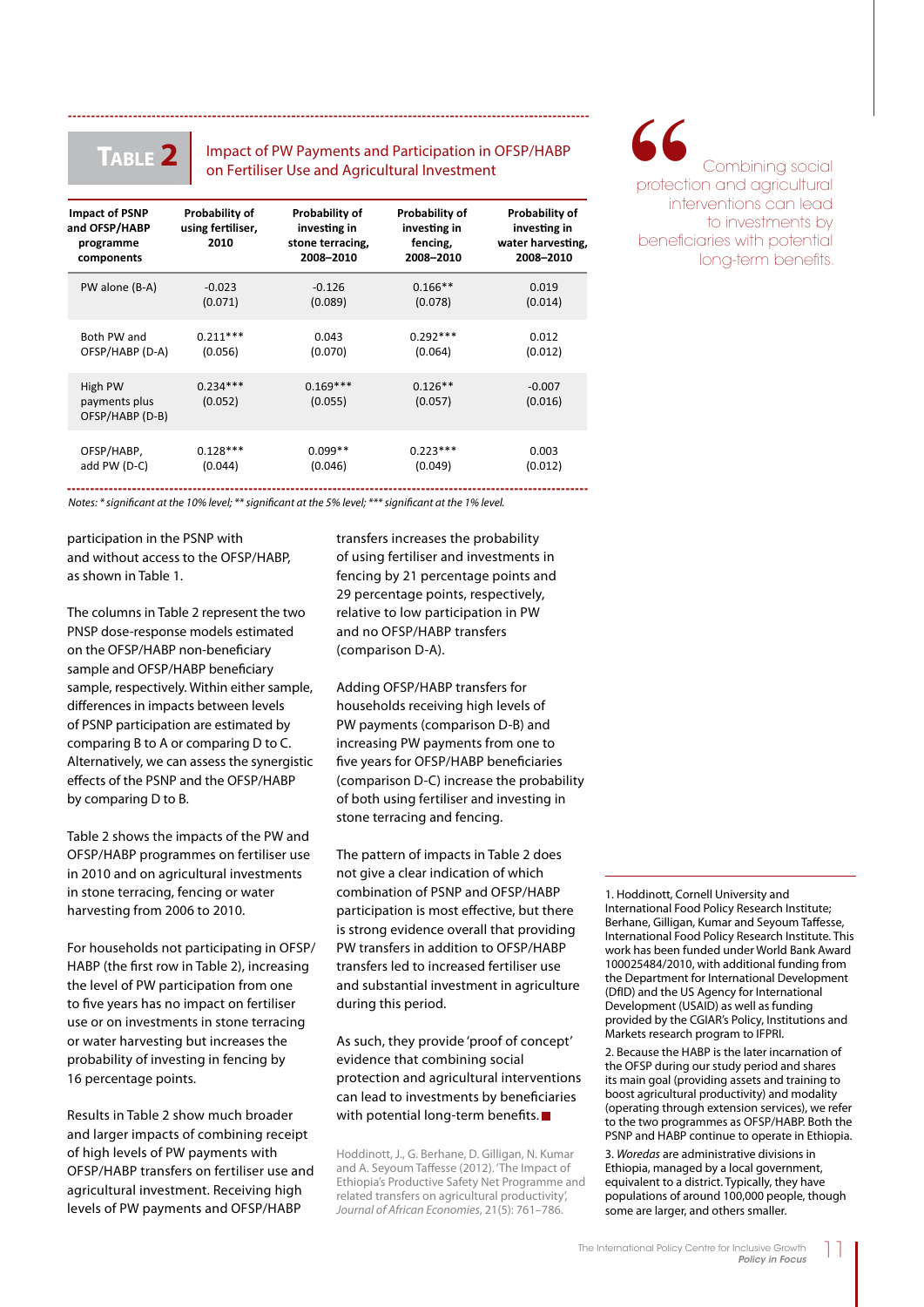# The Impact of In-kind and Cash Transfers on Local Prices

by Jesse M. Cunha,<sup>1</sup> Giacomo De Giorgi<sup>2</sup> and Seema Jayachandran<sup>3</sup>

Governments are often reluctant to make welfare payments to poor households in the form of unrestricted cash transfers, favouring instead in-kind transfers of goods or services, such as food aid or public housing. One rationale for making in-kind transfers is that they encourage consumption of the 'right' things, such as healthy food. On the flipside, cash transfers are typically less expensive to administer, and cash can provide recipients with greater freedom over purchasing choices. Another important but often overlooked aspect of this policy trade-off is that transfer programmes can affect local prices. Both cash and in-kind transfers make recipients better off, which can increase their demand for goods and, in turn, has an effect on prices. However, in-kind transfers also increase the local supply of goods, which can drive prices down. We have recently empirically measured the differential price effects of cash and in-kind transfers, and have demonstrated how they affect the recipient communities (Cunha, De Giorgi and Jayachandran, 2012).

Theoretically, several aspects of the local economy will influence the price effects of cash and in-kind transfer programmes; first, price effects will be larger when the local economy is isolated from the larger economy, implying that prices are set by local—rather than regional or national supply and demand; second, the price effects will increase with the increasing size of the transfer; and third, the price effects will be larger, the higher number of transfer recipients in a locality.

More specifically, we studied Mexico's food aid programme, *Programa de Apoyo Alimentario* (PAL), which satisfied all three of the aforementioned criteria. PAL targeted poor, rural and geographically isolated villages. In these villages, over 90 per cent of households were eligible for the transfers of either food or cash which were equivalent to about 10 per cent of household income. We used data from a two-year experiment run by the Mexican government designed to compare different policy options. Villages were randomly assigned to one of three groups: families that received a monthly transfer of beans, powdered milk, canned fish, and other foods; families that received the equivalent amount as a cash transfer; and as a comparison group, families that did not receive any transfers.4

Our main finding is that cash transfers did not affect prices, while in-kind transfers caused price deflation. This is not particularly surprising: cash can be spent on any goods, whereas the price effects of in-kind transfers are concentrated on the particular goods transferred. Overall, these price changes had only a minimal impact on households' welfare.

However, the story is different when we look at the most isolated villages, those with limited access to outside markets. In these remote villages, we find mild price increases under cash transfers and very large price decreases under in-kind transfers relative to cash transfers.<sup>5</sup> One reason for these larger effects appears to be that the PAL transfers are a larger percentage of supply in these lessintegrated markets. We also find some evidence suggesting that the large price effects in remote villages occur because there are fewer stores in these areas, and thus less competition. In remote areas, the price changes created an indirect benefit (or cost) to households which was comparable in size to the direct benefit of receiving the food or cash. Since most poor people live in more isolated areas,



Changes in local prices are neither universally good nor bad for households, because poor people in developing countries are often involved in the production as well as the consumption of food.



*Photo: Maria Luiz Aquilante, 2009 IPC Photo Competition. Market in Tlacolula, Mexico.*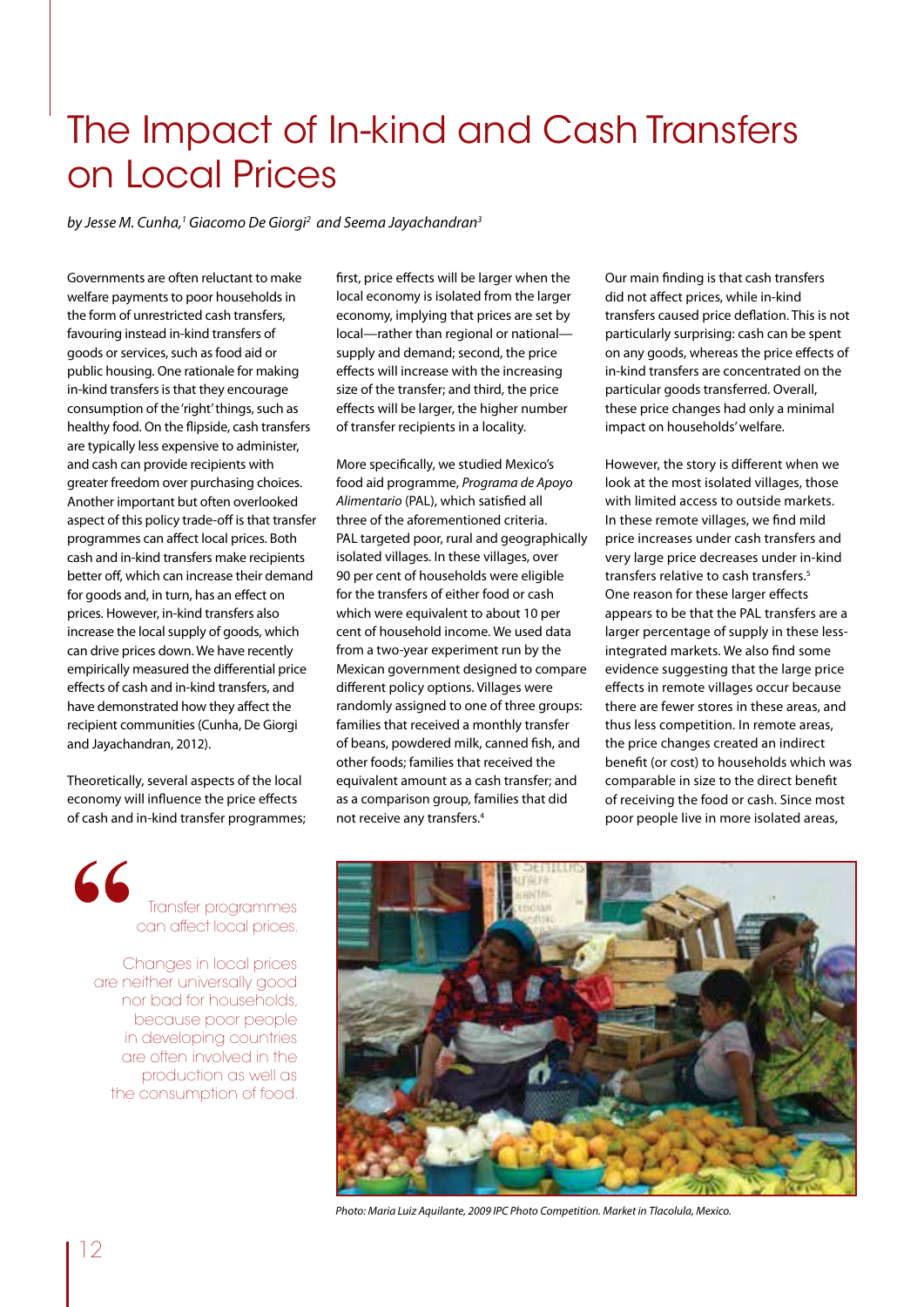these findings highlight the need to understand the potential price effects of redistributive welfare programmes targeting poor households.

Importantly, changes in local prices are neither universally good nor bad for households, because poor people in developing countries are often involved in the production as well as the consumption of food. While lower prices increase the purchasing power of net consumers of food, they also reduce the income of food-producing households. Indeed, programme administrators can use the pecuniary externalities of transfer programmes to target either net producers or net consumers of food. In the PAL experiment, we find that

food-producing households are better off under cash transfers (they sell their crops at higher prices) and worse off under in-kind transfers (they sell their crops at lower prices).

The main lessons from our work are that the format of government transfers can have important implications for local prices, particularly in geographically isolated areas, where many of the world's poorest people live. Furthermore, these lessons are just as relevant for in-kind food transfers as for any other type of in-kind transfer that can affect local supply and demand, such as fuel, education services or housing.

Cunha, J.M. (2014). 'Testing Paternalism: Cash versus In-Kind Transfers', *American*

*Economic Journal: Applied Economics*, 6(3): 195–230.

Cunha, J.M., G. De Giorgi and S. Jayachandran (2011). 'The Price Effects of Cash Versus In-kind Transfers', *NBER Working Paper*, No. 17456. Cambridge, MA, National Bureau of Economic Research.

1. Cunha: Naval Postgraduate School, Graduate School of Business and Public Policy.

2. De Giorgi: Federal Reserve Bank of New York 3. Jayachandran: Northwestern University, Department of Economics.

4. Cunha (2014) shows that both in-kind and cash PAL transfers led to similar increases in overall food consumption, but that in-kind transfers of some items were extra-marginal and led households to consume more of the transferred goods than they would have under a cash transfer of equal value.

5. Remote villages in our setting are more than a 30-minute drive to the nearest market.

# The Impact of Short-term Cash Transfers on Unstructured Markets: A Case Study in Northern Uganda

*by Pantaleo Creti1*

This article explores the effects of shortterm cash transfers on unstructured markets. It is based on a case study (Creti, 2010) commissioned by the Cash Learning Partnership (CaLP) of a shortterm cash transfer project conducted by Action against Hunger (AAH) in northern Uganda in 2009. The project's objective was to ensure food security and support livelihood rehabilitation of returnee populations. Cash was transferred to 1500 vulnerable households in two instalments, each equivalent to USD150. The project was conducted in a rural and remote area, where livelihoods had been strained by years of raids and civil war, which caused large displacements of people into camps. At the time of the project implementation, people had returned to their villages, but livelihood activities and local market dynamics were still very weak.

This article explores some of the factors that can help predict whether and how short-term cash injections can affect unstructured markets, with a focus on

the potential effects of inelastic supply and demand on prices, and the multiplier effects on the local economy.

### **Methodology**

The case study was built mainly on qualitative data, gathered through semistructured interviews and focus group discussions with key informants. The mapping of relevant market systems allowed for the identification of key market actors and access to infrastructure, services and other external factors influencing the market systems. Descriptive analysis was validated and reinforced by quantitative information. Data available from baseline surveys and post-distribution monitoring provided useful insights on initial asset ownership, income of the target population, beneficiary preferences and the use of cash.

### **Potential impact of cash transfers**

To predict the impact of the cash transfers on the local economy (Ellis et al., 2009), factors such as the scale of the transfers, local market structure, level of market

integration, and local availability of goods were assessed.

**Scale:** Transfers represented between 25 and 40 per cent of the annual income of local smallholder farmers, and up to 87 per cent for landless households, the poorest livelihood group. The project reached, on average, 15 per cent of the population at county level, and up to 50 per cent in the targeted villages. The high value of the transfers compared to households' income and its high coverage at village level signalled potential market crowding effects. However, the lack of official statistics and the informal nature of the local economy made it difficult to measure the amount of cash injected by the project against the local cash flow at normal times.

**Market:** The main effects of the cash transfers were found in the livestock market system, which became the focus of the case study. The amount beneficiaries spent on livestock represented 69 per cent of the total transfer and was significantly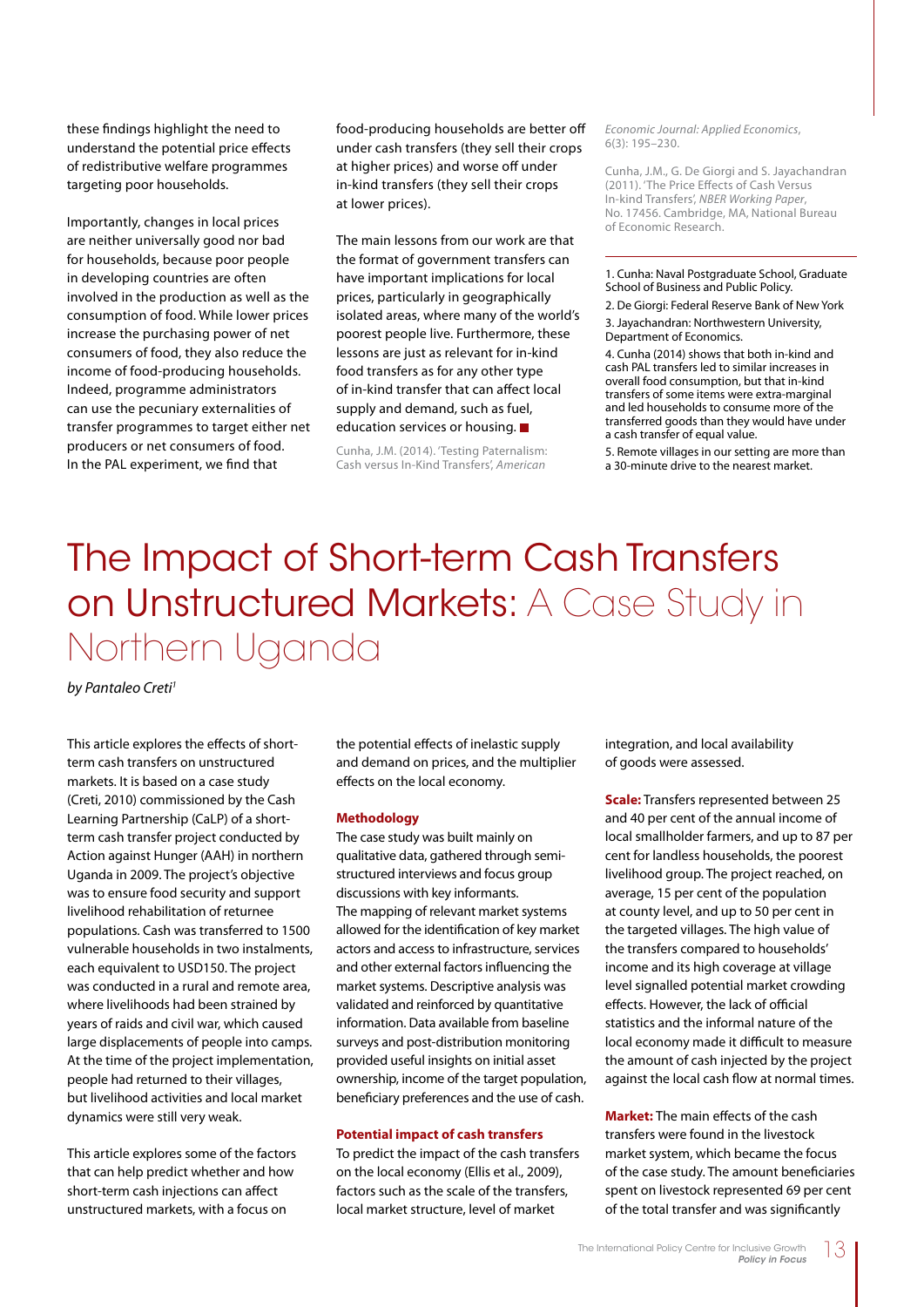higher than the amount they invested in agriculture (11.8 per cent) and spent on food (8.2 per cent). Livestock markets were relatively competitive at regional and district levels, but weakly integrated at the local level, where the number of suppliers was limited and transactions were mostly informal. The weak market integration was attributable to incomplete information and high transaction costs associated with movement restrictions, high taxation and poor infrastructure.

**Availability:** The baseline survey showed that, due to the large displacement and insecurity, only 35 per cent of the targeted population owned any livestock. Before the project started, there was an average of 75 heads<sup>2</sup> per 1000 households. The first cash instalment generated a demand for 2734 heads, which represented a thirteenfold increase compared to the initial stock among the target population. This demand could not be entirely satisfied by local producers—mostly medium-scale farmers.

### **Impact on market prices**

The short-term cash transfers produced a temporary inflation of livestock prices at the local level. Prices in local markets and informal transactions became 10 to 30 per cent higher than expected for the season. This was mainly attributed to an inelastic supply caused by high transaction costs and incomplete information. Inflation was also the result of an inelastic demand, as beneficiary preferences were directed towards a few local products.

**Inelastic supply:** Local livestock markets were not well integrated with markets further afield, and suppliers were not able to promptly respond to the increased demand. The remoteness of the project area, its poor infrastructure and strict movement regulations within and between districts increased the costs of moving livestock from distant markets. These structural problems were compounded by the exponential increase in the demand as compared with volumes normally traded in local markets. The demand rose to 13 times that of the initial livestock population among the target group. These 'crowding' effects were even more significant because the purchase was concentrated in a short period of two to three weeks. Traders were not able to increase their supplies due to the short time-frame, limited logistic capacities, and incomplete information on the project and consumers' preferences.

**Inelastic demand:** Although beneficiaries eventually became aware of price differentials between markets, they still preferred to purchase locally. Their decision is attributable to high transaction costs as well as to a greater trust in local farmers and the importance given to knowing the origin of the livestock. Beneficiaries considered local animals healthier and of better quality, and thought it riskier to purchase from other markets. Inelastic demand was also the result of incomplete market information. At the beginning, participants were not aware of prices in other markets and were



*Photo: Azra Nurkic, 2009 IPC Photo Competition; Uganda.*

**Solution**<br>
The analysis of<br>
multiplier effects showed<br>
that cash transfers had a<br>
positive impact on different multiplier effects showed that cash transfers had a market actors, promoting not only redistribution but also investment and production.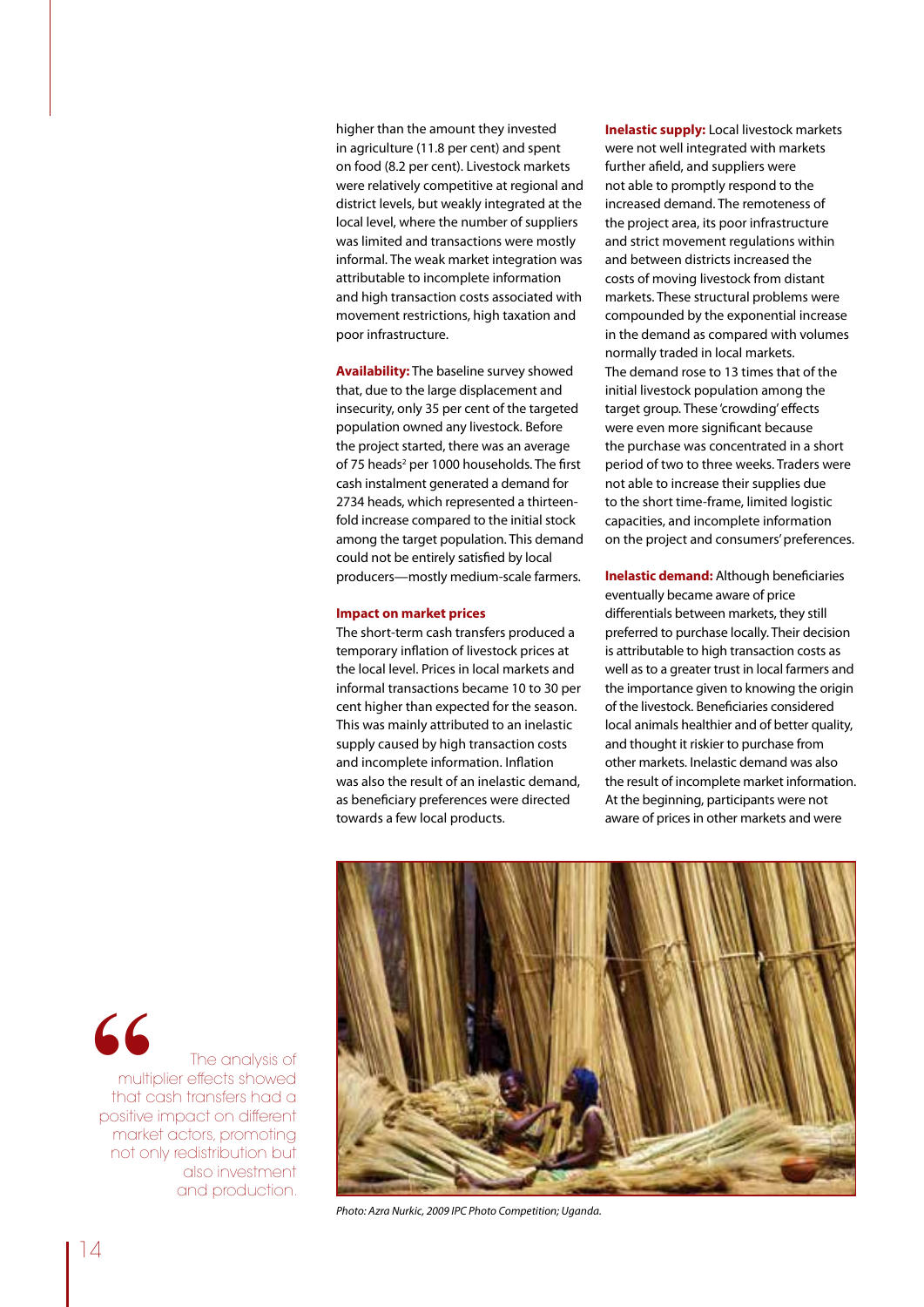

*Photo: Rolando Villanueva, 2009 IPC Photo Competition. Nakasero Farmers Market, Uganda.* 

confused about the movement restrictions. It is also likely that some degree of trauma, as a result of the past conflict, contributed towards discouraging participants from travelling long distances.

### **Multiplier effects on the local economy**

A qualitative approach was used to analyse the multiplier effects of the cash injection. The analysis sought to understand whether cash remained in the local economy, and whether additional goods and services were created to meet the additional demand.

The first step of the analysis consisted in identifying and mapping the key market systems —i.e. those beneficiaries had spent most of the money on. As mentioned before, the livestock market system concentrated 69 per cent of beneficiary expenditures and, therefore, become the focus of the case study.

The second step consisted in identifying how beneficiaries had been directly and indirectly impacted by the cash injection and what further changes could be expected in the near future. Project beneficiaries used the transfer to accelerate their livestock restocking strategy. More than 60 per cent of them purchased an average of three goats. The livestock capitalisation process did not immediately and tangibly increase households' income, since goats' milk was not used for food purposes and goats were seldom sold for income. Livestock, however, represented important savings for further capitalisation as well as for dealing with unexpected and urgent needs.

Finally, the analysis tried to understand how the cash injection had affected local market actors, either positively or negatively. Medium-scale farmers<sup>3</sup> were the group that most benefited from the initial spending by beneficiaries. They gained extra income through increasing livestock sales by 20–50 per cent at a price 10–30 per cent higher. It is likely that 50 per cent of the first round of expenditures passed through the hands of this group, which was more accessible and trusted than large traders. This helped mediumscale farmers to accelerate their own capitalisation process. They used the increased income to cover basic needs, increase their productive assets and, in a few cases, to diversify their livelihoods. Conversely, non-beneficiary small-scale farmers did not have enough stock to sell, hence did not benefit much from the immediate multiplier effects of the project.

Local traders were not able to increase their supplies and benefited only from the price increase. Large traders, on the other hand, had substantial gains, benefiting particularly from the successive rounds of expenditures by medium-scale farmers and local traders. Finally, almost 3 per cent of the cash injection went to local authorities in the form of taxes.

### **Conclusions**

According to the case study, short-term cash injections can cause temporary inflation in unstructured markets, depending on: the scale of the transfer, the structure and integration of relevant **Short-term cash**<br>injections can cause<br>temporary inflation in<br>unstructured markets. injections can cause temporary inflation in unstructured markets.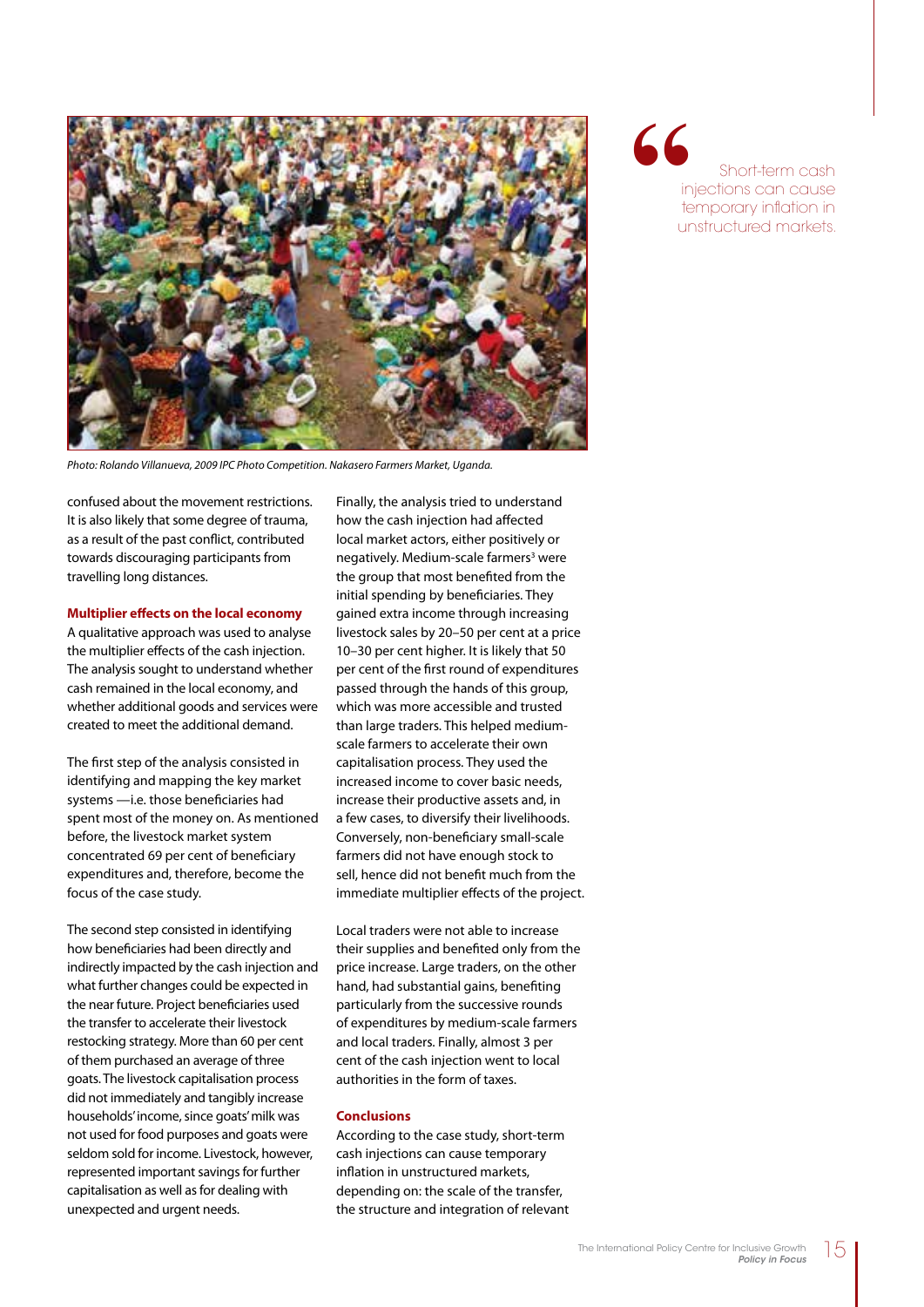

*Photo: UK Department for International Development. Pete Lewis, Market stall holder in northern Uganda; December 2011 <http://goo.gl/fnzvWy> <http://goo.gl/lclUqb>.* 

market systems, and the availability of goods people spend the money on.

In the case study, the transfer was not negligible compared to people's income and covered a high proportion of the local population, livestock markets were weakly integrated at the local level, and local farmers were not able to meet the increased demand. Furthermore, inelasticity of both supply and demand was associated with incomplete information, which seemed to be a key determinant of inflationary pressure. To reduce the 'surprise' effect of short-term cash projects, key market actors should be informed in advance about the scope, size and duration of the transfer, as well as the demand-side preferences.

More important, beneficiaries should be informed about the accessibility, availability and quality of their preferred goods, as well as potentially damaging trading behaviours. After all, poor households with limited negotiating power and market connections tend to bear the heaviest effects of price increases, even if temporary.

The short-term cash transfers did not have protracted negative effects on market outcomes, and prices returned to normal immediately after the purchasing period. Similar inflationary behaviours were found in two other short-term cash transfer experiences (Adams, 2005; Save the Children, 2009), but further research should be conducted to confirm this tendency and promote a

better understanding of how to mitigate potential inflationary effects.

The analysis of multiplier effects showed that cash transfers had a positive impact on different market actors, promoting not only redistribution but also investment and production. The case study confirmed other studies' findings (Davies at al., 2008; Sadoulet et al., 2001) regarding mediumscale farmers and local traders as the main secondary beneficiaries of cash transfer projects. Local traders benefited less than expected from the cash trickle-down mainly because of their difficulties to increase the supply of high-value goods—i.e. livestock in not well-integrated markets. The case study also showed that large traders benefited less from the first and more from the successive rounds of expenditures.

Adams L. and E. Kebede (2005). 'Breaking the poverty cycle: A case study of cash interventions in Ethiopia', *HPG Background Paper*. London, Overseas Development Institute.

Creti, P. (2010). *The impact of cash transfers on local markets: A case study of unstructured markets in Northern Uganda*. Oxford, Cash Learning Partnership, <www.cashlearning. org/resources/library/84-the-impact-of-cashtransfers-on-local-markets-a-case-study-ofunstructured-markets-in-northern-uganda> (accessed 31 December 2014).

Davies, S. and J. Davey (2008). 'A Regional Multiplier Approach to Estimating the Impact of Cash Transfers on the Market: The Case of Cash Transfers in Rural Malawi', *Development Policy Review*, No. 26. London, Overseas Development Institute.

Ellis, F., D. Devereux and P. White (2009). *Social Protection in Africa*. Cheltenham, Edward Elgar Publishing Limited.

Sadoulet, E., A. de Janvry and B. Davis (2001). 'Cash Transfer with Income Multipliers: PROCAMPO in Mexico', *World Development*, Vol. 29, No. 6.

Save the Children (2009). *How cash transfers can improve the nutrition of the poorest children. Evaluation of a safety net project in southern Niger*. London, Save the Children <www.savethechildren.org.uk/resources/onlinelibrary/how-cash-transfers-can-improve-thenutrition-of-the-poorest-children-evaluation-ofa-pilot-safety-net-project-in-southern-niger> (accessed 31 December 2014).

3. Medium-scale farmers were the better-off group, as they were ahead in the livestock capitalisation process. They owned up to 20 goats and, therefore, were in a position to sell up to 50 per cent or more of their stocks.



<sup>1.</sup> Independent Consultant.

<sup>2.</sup> Cattle or goats.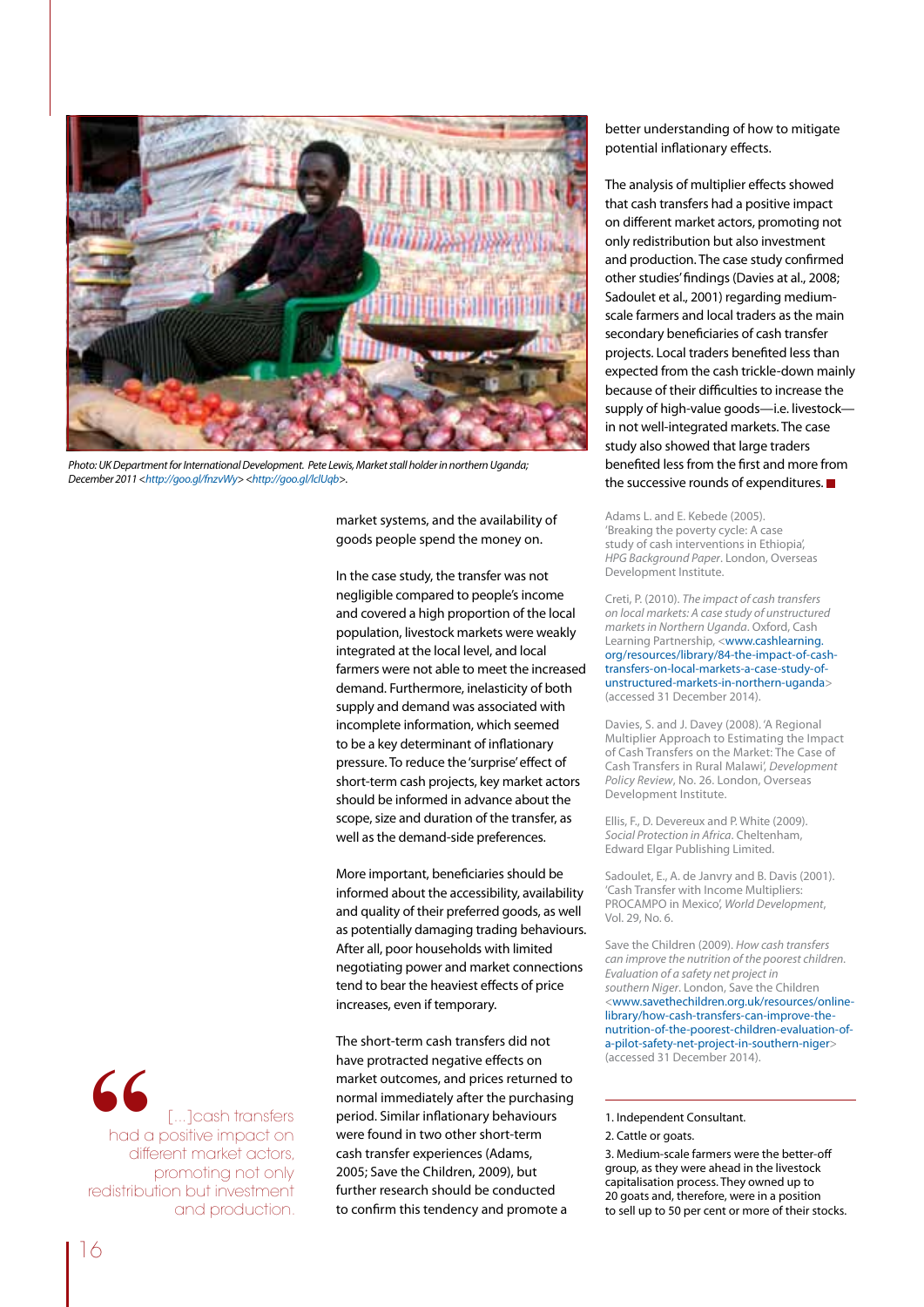# Cash Transfer Spillovers: A Local Economywide Impact Evaluation (LEWIE)

*by J. Edward Taylor1*

Social cash transfer (SCT) programmes have received considerable attention in the development economics literature. This is due in large part to Mexico's unique *PROGRESA* experiment, but also because of the popularity of SCTs in poverty alleviation and the simplicity of evaluating their impacts compared to other, more complex interventions.2

SCTs have the power to raise the full income of beneficiary households. The household budget constraint ensures that this translates into increased expenditures—though not necessarily increases in particular types of expenditures (i.e. on inferior goods). Local market conditions imply that expenditures on goods and services trigger changes in local supply and/or prices (for non-tradables) or in trade between localities treated by SCTs and outside markets (for tradables).

Inter-household transfers and changes in demand for non-tradable output and inputs, including labour, open up the possibility that SCTs create income and production spillovers in treated localities. By treating eligible households, SCTs also treat the local economy. When spillovers do occur, the income multiplier effect of transfers may be greater than one.

Documenting spillovers econometrically is challenging—witness the paucity of such efforts in the literature. Households that are ineligible for SCTs are excluded from most baseline and follow-up surveys. Whereas impacts on treated households are direct, spillovers by definition are indirect and likely to be diluted through the treated locality, like ripples in a pond.

They are more difficult to identify the larger the number of non-beneficiaries relative to beneficiaries (that is, the bigger the pond) and the more open the treated economy is to outside markets (imagine ripples disappearing out of an open bay).

The multiplier effect of a dollar transferred might be considerably larger than one, but if the spillover is spread out over many households, we might not be able to identify it even with a large sample. The identification challenge is likely to be more acute for development interventions whose direct impacts are more complex than those of SCTs (imagine trying to econometrically

identify the spillovers from nudging households to use fertiliser, take up micro-credit or invest in health services).

Local economy-wide impact evaluation (LEWIE) uses a different approach to evaluate the impacts of SCTs as well as a variety of other development interventions (Taylor and Filipski, 2014). An extensive literature on agricultural household modelling (Singh, Squire and Strauss, 1986) has taught us how to think about, and model, the behaviour of individual household groups (for example, SCTeligible and -ineligible households). General equilibrium (GE) modelling provides us with a way to integrate models of individual actors into models of local economies. LEWIE puts the two together, creating a laboratory in which to simulate the impacts of SCTs and other interventions on local economies.

The challenge for micro simulations is getting the micro model right, including expenditure and production functions for entities that often are both consumers and producers. With sufficiently detailed data from baseline surveys, we can econometrically estimate structural models of both eligible and ineligible households, test for functional forms and obtain confidence intervals around parameter estimates.

GE market-clearing conditions add up demands and supplies across actors and generate equilibrium vectors of quantities and prices that clear markets. The biggest challenge to creating GE models of local economies concerns closure—i.e. establishing where prices are determined. Prices convey impacts through economies. In a completely open economy (viz. the textbook agricultural household in Singh, Squire and Strauss, 1986), trade resolves all imbalances between supply and demand, and there can be no spillovers (the model is recursive). The presence of non-tradables in relatively isolated markets raises the possibility that income transfers create



*Photo: Ian Tierney, 2009 IPC Photo Competition; Ethiopia.*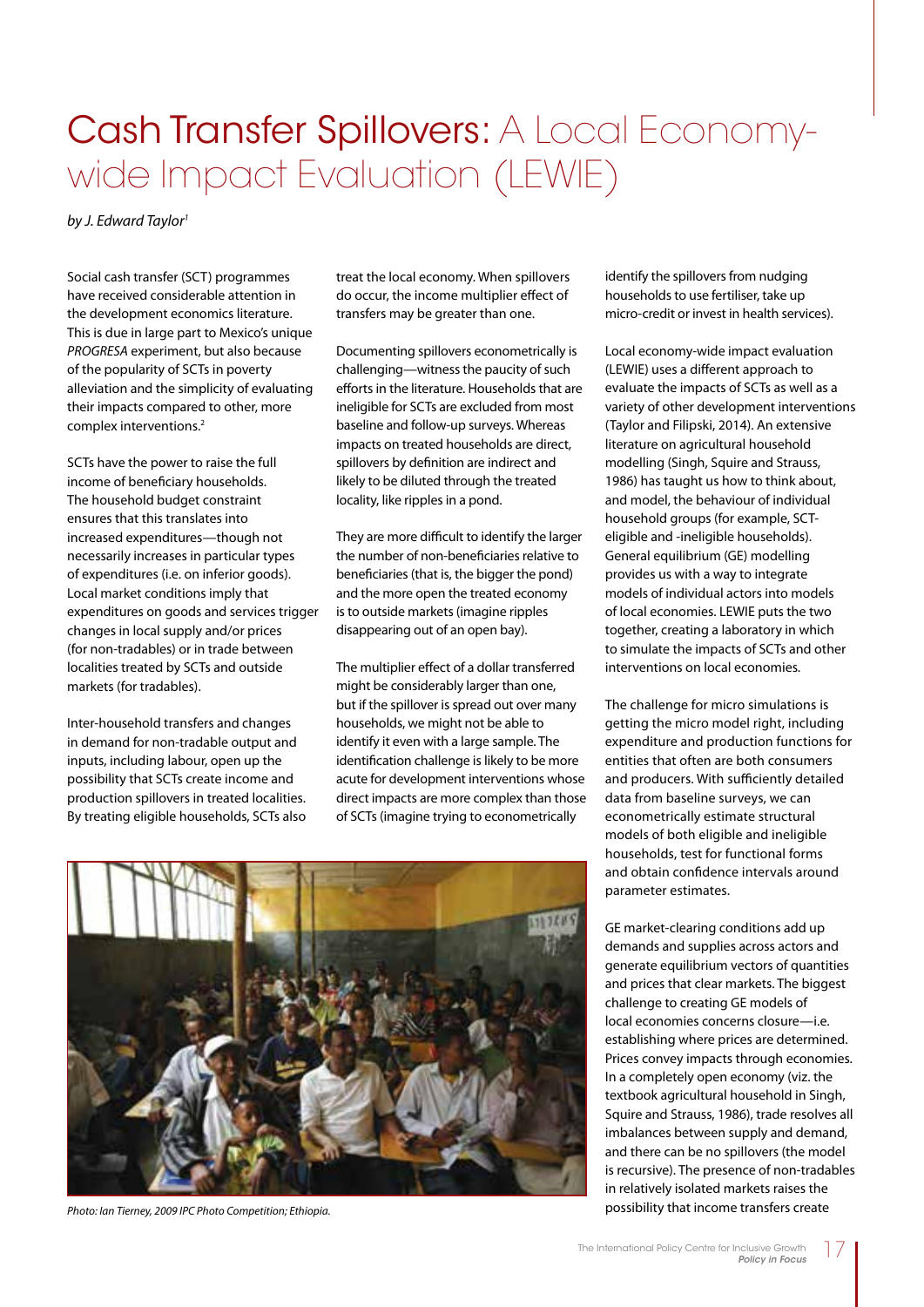**6**<br>
Local economy-<br>
vide impact evaluation<br>
(LEWIE) uses a different<br>
approach to evaluate wide impact evaluation (LEWIE) uses a different approach to evaluate the impacts of SCTs as well as a variety of other development interventions.

> The stakes are high in development projects, and time and resources are scarce.

local production spillovers. This is true within villages (Taylor and Adelman, 2005) just like within households (de Janvry, Sadoulet and Davis, 2001). The absence of price changes does not mean that prices are exogenous or that SCTs do not have impacts. It could simply reflect an elastic local supply response, such as when surplus labour prevents wages from rising. To date, evaluators have not been very successful at econometrically identifying price changes in response to development programmes. This is in part because they have not looked for them very hard, but also because price changes may be negligible when the scale of experiments is small, or even in large experiments if the output supply response is elastic.

Econometric estimation of model parameters offers precision not found in conventional GE models. It also generates standard errors on all model parameters, which can be used together with Monte Carlo methods to construct confidence bounds around LEWIE simulation results an important step towards addressing uncertainties about model parameters.<sup>3</sup> Combined with sensitivity analysis on market closure, this can provide a good sense of the range of likely impacts that a project or policy is likely to have on production, incomes, prices and other outcomes.

An evaluation of seven SCT programmes in Africa found evidence that each dollar transferred to eligible households generates significantly more than a dollar of income in the local economy—i.e. SCTs create income multipliers.4 Nominal income multipliers range from 1.27 (CI: 1.25–1.30) in

Malawi to 2.52 (CI: 2.09–2.80) in a relatively remote region of Ethiopia, implying income spillovers of 0.27 to 1.56 per dollar transferred to eligible households.<sup>5</sup> Because the local supply is not perfectly elastic, local consumer price indexes increase, and real impacts are smaller than nominal ones.<sup>6</sup> Real income multipliers range from 1.08 (CI: 1.07–1.10) in Kenya to 1.84 (CI: 1.52–2.05) in Ethiopia. Differences in SCT multipliers within and across countries reflect differences in programme targeting, expenditure patterns, business composition and production functions, and market integration. Sensitivity analysis shows that only under the most pessimistic assumptions about local supply elasticities are real income multipliers not significantly greater than 1.0.

There has been a shift in scientific research from *in vivo*/*vitro* to *in silico* methods.7 LEWIE is *in silico*. Like other *in silico* methods, it can benefit from experiments to obtain better parameter estimates, update parameters that change as a result of a treatment, and validate simulation findings. LEWIE, in turn, can provide structural explanations for the reducedform findings that experiments yield.

Unlike experiments, it can be carried out *ex ante*, and it can offer a way forward when other evaluation methods are not only difficult to contemplate but infeasible due to data limitations, timing, logistics, cost, the lumpiness of treatments, the ethics of experiments or other considerations. More often than not, answers are needed before programmes and policies are put in place. Simulations can help policymakers and donors design complementary programmes—for example, production interventions to facilitate SCT spillovers.

The stakes are high in development projects, and time and resources are scarce. SCT programmes are charged with social protection, but LEWIE illustrates their potential to also stimulate growth in poor economies. As one SCT programme director noted, this is something you can take to the finance minister.<sup>8</sup>

de Janvry, A., E. Sadoulet and B. Davis (2001). 'Cash Transfer Programs with Income Multipliers: PROCAMPO in Mexico', *World Development,* 29(6): 1043–56.

Filipski, M.J., J.E. Taylor, K.E. Thome and B. Davis (2015). 'Effects of Treatment beyond the Treated: A General Equilibrium Impact Evaluation of

Lesotho's Cash Grants Program', *Agricultural Economics,* 46 (2): 227–243.

Schultz, T.P. (2004). 'School Subsidies for the Poor: Evaluating the Mexican Progresa Poverty Program', *Journal of Development Economics,* 74(1): 199–250.

Singh, I., L. Squire and J. Strauss (1986). *Agricultural Household Models: Extensions, Applications, and Policy*. Baltimore, MD, Johns Hopkins University Press.

Taylor, J.E. and I. Adelman (1996). *Village Economies: The Design, Estimation, and Use of Villagewide Economic Models*. Cambridge, Cambridge University Press.

Taylor, J.E. and M. Filipski (2014). *Beyond Experiments in Development Economics: Local Economy-wide Impact Evaluation*. Oxford, Oxford University Press.

Taylor, J.E., K. Thome and M. Filipski (in press). 'Local Economy-wide Impact Evaluation of Social Cash Transfer Programmes', in B. Davis, S. Handa, N. Hypher, N. Winder Rossi, P. Winters and J. Yablonski (eds.), *The Promise of Social Protection: Social and Productive Impacts of Cash Transfer Programmes in Sub-Saharan Africa.* Oxford, Oxford University Press: Chapter 6.

Thome, K., M. Filipski J. Kagin, J.E. Taylor and B. Davis (2013). 'Agricultural Spillover Effects of Cash Transfers: What Does LEWIE Have to Say?', *American Journal of Agricultural Economics,* 95 (5): 1338–1344.

### 1. University of California, Davis.

2. *PROGRESA* (later *OPORTUNIDADES*, currently *PROSPERA*) gave cash transfers to poor women. conditional on their children's enrolment in school and at the local medical clinic. Initially rolled out randomly across villages, it entailed the first large-scale randomised poverty treatment in a developing country. For an early explanation and evaluation, see Schultz (2004).

3. These Monte Carlo methods involve making a large number of random draws simultaneously from all parameter distributions, recalibrating the base model, then using multiple base models to simulate the same SCT 'shock'.

4. The results are available on the UN Food and Agriculture Organization's Protection to Production website: <http://www.fao.org/ economic/ptop/publications/reports/en/> (accessed 24 March 2015), as well as in Thome et al. (2014) and Filipski et al. (2015).

5. At 90 per cent confidence intervals (CIs), with 500 iterations. (Results do not change appreciably when 95 per cent CIs are used or the number of iterations increased.)

6. CPIs increase by 0.12–0.22 per cent for different household groups in Ethiopia, 0.07–0.23 per cent in Kenya, and 0.21–0.22 per cent in Malawi.

7. I am indebted to my son, Sebastian Fletcher-Taylor, for pointing this out. Witness a sharp increase in usage of '*in silico'* contrasted with declining use of '*in vivo'* and '*in vitro'* on the Google books Ngram viewer.

8. See Taylor and Filipski (2014: 8).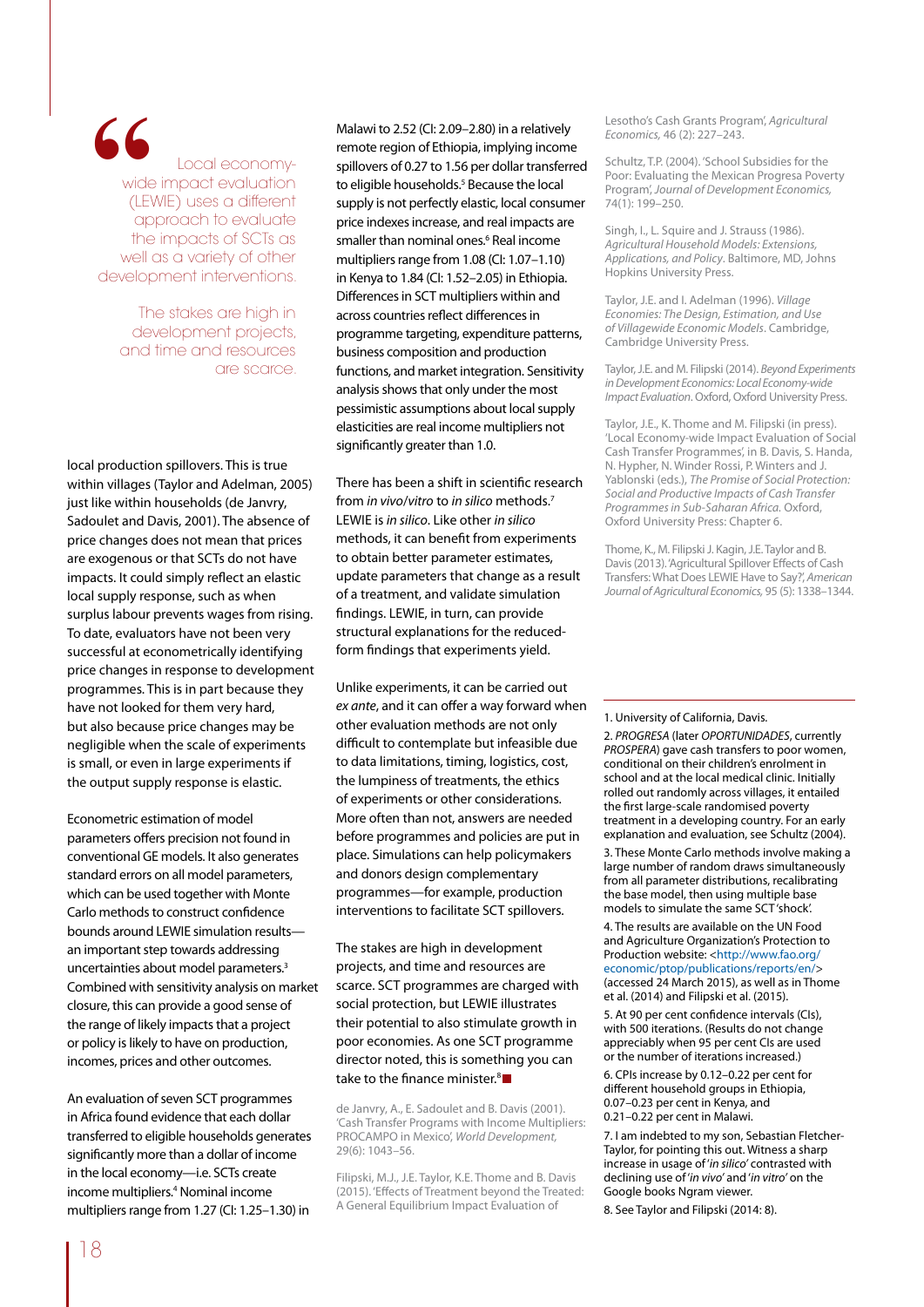# Cash Transfers and Economic Growth: Some Steps Beyond Wishful Thinking1

*by Stephanie Levy2 and Sherman Robinson3*

Providing safety nets to poor households is nowadays part of the agenda of most developing countries. When the incidence of poverty is high, providing a significant share of the population with social transfers implies substantial mobilisation of government resources. It also implies that a large injection of funds will flow into the economy and reach a population that will mostly consume the transfers they receive. This rise in household consumption will increase demand for all sorts of goods and services and will have varying economic impacts depending on whether it reaches markets that have the elasticity required to respond efficiently and rapidly enough to prevent prices from increasing.

The lack of market integration which is characteristic of remote areas and

rural villages where social protection programmes are especially needed implies that such a rise in household demand for goods and services could generate price effects, and hence, compromise the benefit of the measure for both recipients—whose real income might not increase as expected—and non-recipients, who will see their purchasing power affected. Rising prices may also lead to an increase in imports, thereby lessening the potential benefit to domestic producers, which is often referred to in relation to the economic impact of social transfers (Barrientos, 2012; Dercon, 2011). Such risks could, therefore, potentially affect the efficiency of cash transfer policies.

Since pilot projects were implemented in the early 2000s, research on social

protection has mainly focused on its impact at the household level, through the analysis of their behaviour and decision-making processes. Few studies (Alderman and Yemtsov, 2014; Barrientos, 2012; Dercon, 2011) have analysed or empirically tested the impact that social transfers are likely to have on the local economy. Our research focuses on the potential economic impact that social protection policies might have on a small economy with market imperfections and weak market integration between rural and urban areas. Our study (Levy and Robinson, 2014) illustrates, with the case of Cambodia, why cash transfers might induce price effects that could reduce the efficiency of the cash transfer policy and call for complementary measures to benefit both recipients and the domestic economy.



*Photo: Jean Dominique, 2009 IPC Photo Competition; Cambodia.* 

In Cambodia, policy discussion around wider social protection (other than food distribution, which is relatively well established) emerged a few years ago in and around the development of the National Social Protection Strategy (NSPS). This strategy aims at combining and reinforcing existing efforts to target poor people with health and education programmes, complementing them with social safety nets.

The planned measures predominantly target rural households. In fact, over the past decades, the gap between rural and urban areas has widened, and poor people in rural areas of Cambodia nowadays face a number of interlocking multi-layered problems, among them the lack of access to social services, remoteness from markets and public services, a lack of productive assets, insecure land tenure, low levels of education, and high dependency ratios. The functioning of rural markets is hindered by the substantial lack of roads and transport networks.

The provision of basic infrastructure and services to agriculture remains a binding constraint on the sector's development and on the improvement of the livelihoods of rural households in Cambodia.

Our aim is to assess the economic impacts of the planned social protection policies on domestic markets and to study the potential complementarity or synergy with Cambodian agricultural growth policies. To do so, we develop a macroeconomic model of the Cambodian economy, which is tailored specifically to simulate a large range of social policies and household targeting strategies.

We use a computable general equilibrium (CGE) model to simulate conditional and unconditional cash transfers. CGE models represent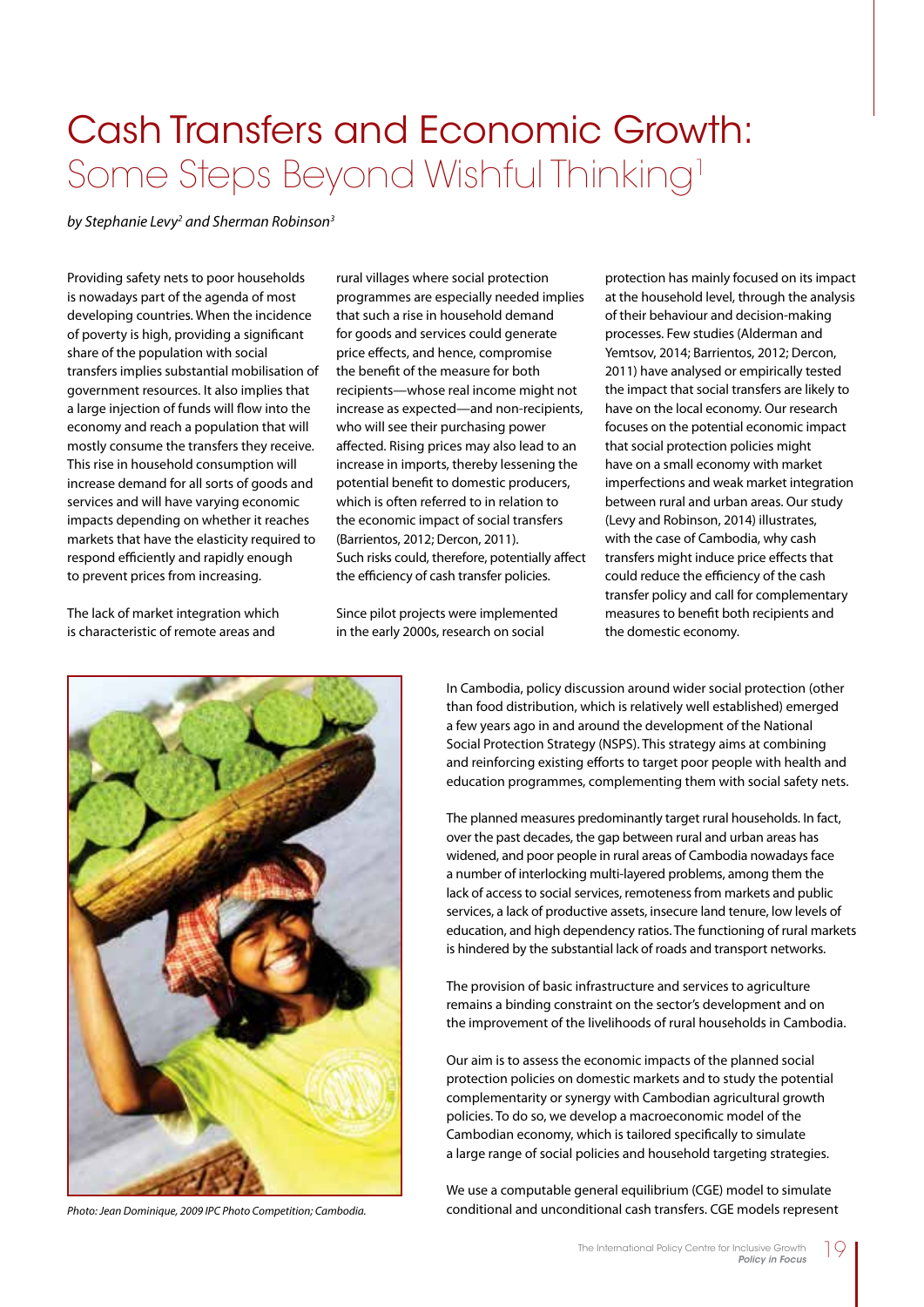

a national economy through the annual resource and commodity flows among different economic agents across markets. These models are built on a set of equations that represent the behaviour of these agents and the economic or financial relationships that link them.

Figure 1 provides a simplified depiction of such links and flows.<sup>4</sup> CGE models provide a simulation laboratory for analysing the response of the economy to various 'shocks', generating new equilibrium prices and quantities that can be compared to base values. Comparing simulation results allows consideration of potential trade-offs and complementarities of different policies. Our model allows us to trace, measure and analyse the potential economic impact that social protection policies might have on a small economy with market imperfections and weak market integration between rural and urban areas. Our research illustrates why cash transfers might induce price effects that could reduce the efficiency of the policy and calls for complementary measures to benefit both recipients and the domestic economy.

### **Price effects and impact on local markets**

When cash transfer policies are simulated alone, we find no increase in the real Gross Domestic Product (GDP), even when up to 2 per cent of GDP is distributed to households and even when the policy is fully funded by aid donors or by Cambodian oil and gas revenue therefore, not increasing the tax burden that could slow down the domestic economy. This result remains the same no matter what household targeting strategy is employed: cash transfers appear insufficient to promote economic growth when implemented alone. Why?

The rapid introduction of a relatively largescale cash transfer programme gives rise to distortions on local markets—agricultural ones in particular—where supply fails to adjust rapidly enough to the increase in household demand through production, and even, for parts of the country, through trade. Our results show a potential increase in some domestic prices, of agricultural commodities in particular.

This outcome would be bad news for both the beneficiaries and the non-beneficiaries of the measure. Even if many targeted households decide to invest part of the transfer they receive into productive activities and assets (such as cattle, tools, seeds etc.), the benefit of this investment to the domestic economy seems insufficient to overcome the distortion of domestic markets.

### **Combining cash transfers with productive investment**

So what role can social transfers play in an economic growth strategy? Our results show a strong complementarity between cash transfers and productive investment in agriculture (i.e. rural infrastructure, irrigation and productivity-enhancing inputs). For example, we find that it would be economically more efficient to share public spending between productive investments and cash transfers than dedicating it to any of these measures alone. Such an association of policies creates strong synergies and would be conducive to a beneficial combination of economy-wide impact and poverty reduction among all Cambodian households, when compared to social transfers or investment measures alone.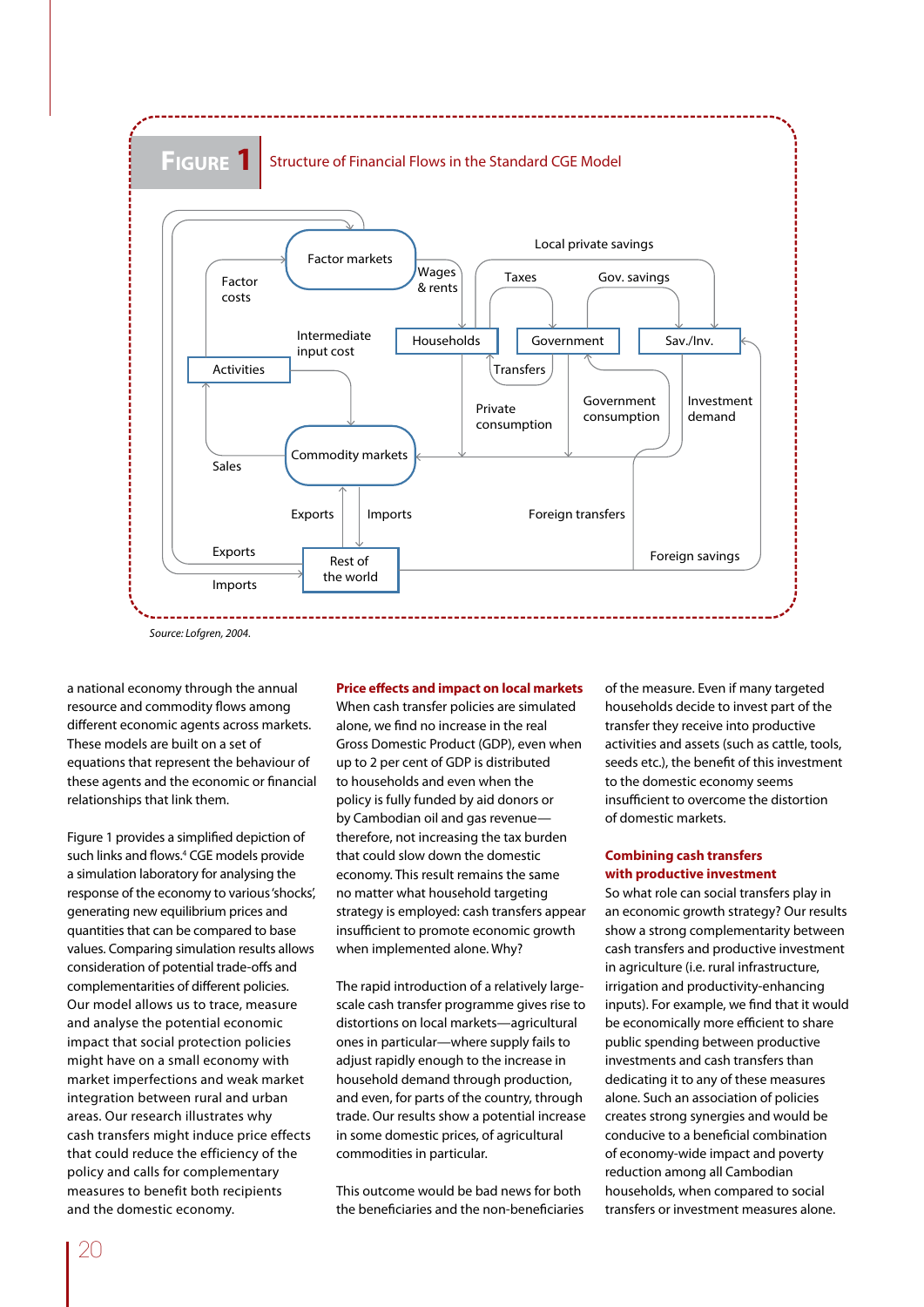By stimulating domestic supply and allowing it to respond to the increase in demand without increasing prices, public investment appears to be an ideal complement to social protection, and the combination of the two a robust engine for growth. Therefore, social protection could become an engine for growth if it is complemented by productive investment that enhances productivity in economic sectors that are of particular importance to poor people.

When cash transfers are combined with productive public investment, we find that they are less likely to generate price rises on domestic markets. The economic impact of such programmes is positive and substantial, as food crop production and exports both increase substantially, while imports are largely reduced. These positive economic effects are also more likely to be sustained as a result of the accumulation of productive assets. Poverty reduction among all households is higher than when cash transfer programmes are implemented alone. Such policies should, therefore, be designed in conjunction rather than in parallel. Safety nets are likely to have a better impact on poverty reduction when integrated into larger investment and rural development programmes.

These results reveal that beneficial complementarity exists between social protection and investment strategies that are specifically focused on agricultural growth. Combining cash transfers with targeted public investment seems likely to significantly stimulate the domestic economy and generate better outcomes in terms of poverty reduction than each measure separately.

Policymakers have limited, typically scarce, funding capacity. They demand realistic assessments about what social protection can achieve. Our results suggest that the efficiency of these policies could be improved by taking into account, at an early stage of policy design, the capacity and ability of local production to respond to a sustained increase in domestic demand. Our research identifies a number of complementary measures that could improve the impact and even maximise the benefit of cash transfers.

Alderman, H. and R. Yemtsov (2013). 'How Can Safety Nets Contribute to Economic Growth?', *The World Bank Economic Review*, 27-3.

Barrientos, A. (2012). 'Social Transfers and Growth: What do we know? What do we need to find out?', *World Development*, 40(1): 11–20.

Dercon, S. (2011), 'Social Protection, Efficiency and Growth', *CSAE Working Paper Series* 2011-17. Oxford, Centre for the Study of African Economies, University of Oxford.

Levy, S. and S. Robinson (2014). 'Can Cash Transfers Promote the Local Economy? A Case Study for Cambodia'*, IFPRI Discussion Paper*, No. 1334. Washington, DC, International Food Policy Research Institute.

Lofgren, H. (2004). 'A Standard Framework for Village General Equilibrium Modelling', in Dixon, Wattenbach and Tanyeri-Arbur, *Smallholders, Globalization and Policy Analysis, AGSF Occasional Paper*, No. 5. Rome, United Nations Food and Agriculture Organization.

1. This article is based on a previously published One Pager <http://www.ipc-undp.org/pub/eng/OP255\_Maximizing\_the\_Economic\_ Impact\_of\_Cash\_Transfers.pdf>.

2. Visiting Research Fellow, London School of Economics (LSE).

3. Senior Research Fellow, International Food Policy Research Institute (IFPRI).

4. The arrows represent financial flows. The model also includes 'real' flows (e.g. factor services or commodities) that go in the opposite direction of the financial flows across commodity and factor markets (from Lofgren, 2004).



*Photo: Gareth Bogdanoff, Artisans D'Angkor <http://goo.gl/7csqD6> <http://goo.gl/dgEZwJ>.* 

**Solution**<br> **Solution**<br> **Solution**<br> **Solution**<br> **Solution**<br> **Solution**<br> **Solution**<br> **Solution**<br> **Solution**<br> **Solution**<br> **Solution**<br> **Solution**<br> **Solution**<br> **Solution** a strong complementarity between cash transfers in agriculture.

Safety nets are likely to have a better impact on poverty reduction when integrated into larger investment and rural development programmes.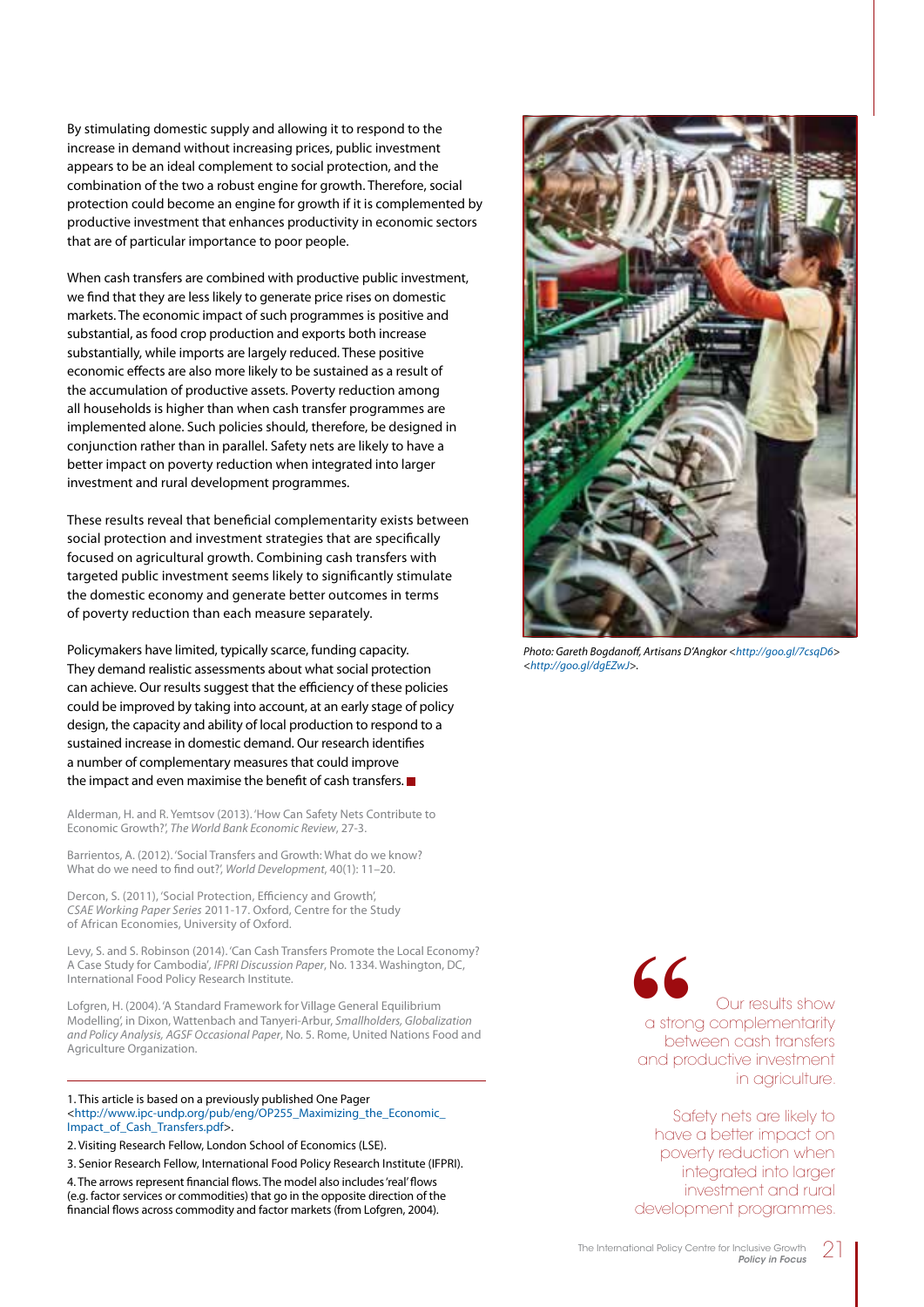# The *Bolsa Família* Programme: Distribution and Growth

by Joaquim Bento de Souza Ferreira Filho<sup>1</sup> and Daiana Inocente da Silva<sup>2</sup>

Brazil has been showing improvements in its social indicators since 2001. Its Gini index evolved from 59.3 in that year to 52.7 in 2012, while the number of poor households decreased from 35.9 million to 13.5 million. Among the factors behind the fall in poverty are the strong economic growth observed between 2003 and 2008, and the concurrent implementation of direct transfer programmes (Hoffmann, 2006), the most visible of which is the *Bolsa Família* (BF) programme.

BF was launched by the Federal Government of Brazil in 2003 with the explicit aim of alleviating poverty through direct transfers to households. The programme differentiates between two groups of programme beneficiaries: 'poor households' with monthly incomes between BRL77.01 and BRL154.0 per capita, and 'extremely poor households', with average per capita incomes limited to BRL77. BF programme participation is contingent upon child school attendance and basic health care. In 2013, the programme supported 14.1 million families, 50.7 per cent of which were located in the Northeast region of Brazil, the poorest region in the country. The amount spent on the programme amounted to BRL22.4 billion in 2013, or about 0.5 per cent of Brazilian Gross Domestic Product (GDP) for the same year.

The BF programme is generally regarded as being successful in targeting the poorest households in Brazil (Azzoni et al., 2007), and associated with the observed decrease in inequality and poverty that the country experienced over the last decade. The simultaneous improvements in social indicators and the strong economic growth displayed by Brazil up until 2008, however, have led some researchers to attribute a prominent role in the growth process to the programme. Neri, Vaz and Souza (2013), for example, conclude that GDP would increase by BRL1.78 for each BRL1 transferred through the BF programme.

The literature which supports the view that BF can be regarded as a short-run economic growth initiative tends to focus on the programme's local multiplier effects or on its effect on demand, which is likely to have a positive economic impact from a partial equilibrium perspective. However, this literature fails to acknowledge the impact of funding mobilisation for the programme. This is rather concerning for a programme of the size of BF, which transfers 0.5 per cent of Brazil's GDP every year, requiring a sizeable fiscal effort. The effects of this programme can hardly be evaluated in isolation from the sources of those funds.

Even though studies such as Hoffmann's (2005) have concluded that only 10–20 per cent of the decline in poverty over the period was due to transfer programmes, while the rest was attributed to economic growth, others typically tend to overestimate BF's effects on poverty, based normally on arguments related to fixed price multipliers. One difficulty associated with the issue is to establish a proper counterfactual analysis to disentangle the multiple effects operating simultaneously. The problem becomes even more complicated if the supply

side of the economy is disregarded. Our research uses a detailed Computable General Equilibrium (CGE) model of Brazil to include the supply side in the discussion of BF's broad economic effects. We use different economic adjustment possibilities to obtain insight about the programme's economy-wide effects once the financing side is taken into account.

We start by analysing how BF is funded. We assume that the financing of the increase in the BF programme funds is realised mainly through PIS/COFINS (Cury and Leme, 2007) and CSLL,<sup>3</sup> two sets of taxes aimed at funding Brazil's social security policies. Our objective is to analyse the impact of taxes on the prices of products and services; therefore, we investigate the effects of the BF transfers under three different adjustment hypothetical scenarios. The 2012 *Pesquisa de Orçamentos Familiares* (POF) (2008-2009) presented a special supplement devoted to BF, from which it is possible to track the distribution of the programme by household and region. We use this to create a detailed map of the transfers, used in simulations, which consisted of applying the calculated variation of the BF transfers between 2005

# Model Results **TABLE 1** Macroeconomic Variables, Percentage Change

|                       | Scenario 1 | Scenario 2 | Scenario 3 |
|-----------------------|------------|------------|------------|
| Household consumption | 0.35       | 0.47       | 1.32       |
| Investment            | $-2.11$    | $\Omega$   | 0.30       |
| Exports (quantum)     | $-0.31$    | $-2.33$    | $-3.88$    |
| Imports (quantum)     | $-0.36$    | 0.20       | 0.80       |
| GDP (real)            | $-0.14$    | $-0.10$    | 0.16       |
| Average real wage     | $-0.87$    | $-0.71$    | 0.35       |
| Balance of trade/GDP  | $\Omega$   | $-0.37$    | $-0.68$    |

*Source: Authors' elaboration.*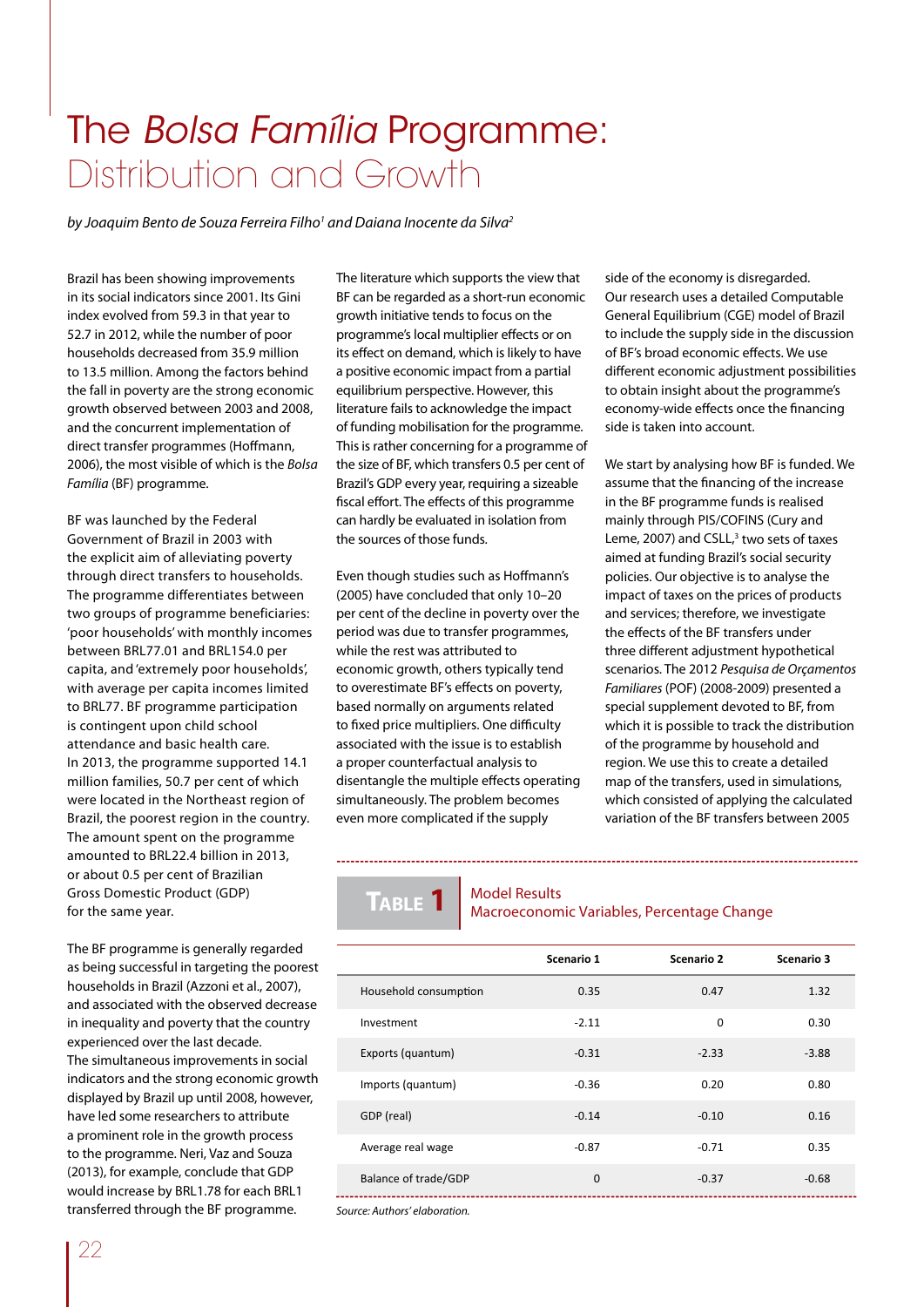

*Photo: Fundação Jose Lazzarini, 2009 IPC Photo Competition; Brazil.* 

and 2012 to the appropriate household groups in each region.

Using a CGE model requires choices regarding model behaviour. In this article we have considered three different economic adjustment hypotheses (closures),4 all of which consider that household consumption is endogenously determined and a function of each regional household income, and government consumption is fixed (constant). In the first two closures, the amount transferred by the BF programme has to be raised by taxes, forcing the economic system to levy the transfers through an endogenous adjustment of an indirect tax rate on goods and services. Additionally, in the first closure option, investment is endogenous and linked to profits, while the trade balance is fixed as a share of GDP. The level of investment, therefore, needs to adjust to restore the savings–investment balance after the policy shock (the increase in the BF transfer). In the second closure, investment is exogenous, while the trade balance adjusts endogenously.

In the third closure, the BF funds are not levied by taxes but, instead, allow government debt to increase, with both the level of investment and the trade balance being endogenous. The macroeconomic results of the simulations can be seen in Table 1.

We find that household consumption increases in all simulations—as expected,

since the shock consists in an increase in the direct transfers they receive, allowing for higher consumption of goods and services. The increase is particularly important for the poorest households, who benefit the most from the transfers. In the first simulation, with the trade balance set as a share of GDP and fixed government consumption, the increase in household consumption must be compensated by a strong decrease in investment. This is due to the rise in prices generated by the increase in the tax rate to collect the amount transferred—not compensated, as in the case of consumption, by transfers. The adjustment also implies a decrease in actual wages, offsetting part of the consumption increase and reducing GDP.

In the second closure, with investment fixed exogenously, the burden of the adjustment goes to the external-sector balance. With government consumption and investment fixed exogenously, the increase in household consumption generated by the transfers cause exports to decrease and imports to increase, leading to a deterioration of trade balance (-0.37 per cent as a share of GDP) and a decrease in real GDP. This movement is equivalent to a real exchange rate revaluation, caused by the increase in domestic prices, a requirement to raise the transfer funds.

Finally, the third closure allows investment and the trade balance, as well as government debt, to vary endogenously. Notice that this is the only case where real

**Solution**<br> **S** The BF programme<br>
is generally regarded<br>
as being successful in<br>
targeting the poorest is generally regarded as being successful in targeting the poorest households in Brazil (Azzoni et al., 2007), and associated with the observed decrease in inequality and poverty that the country experienced over the last decade.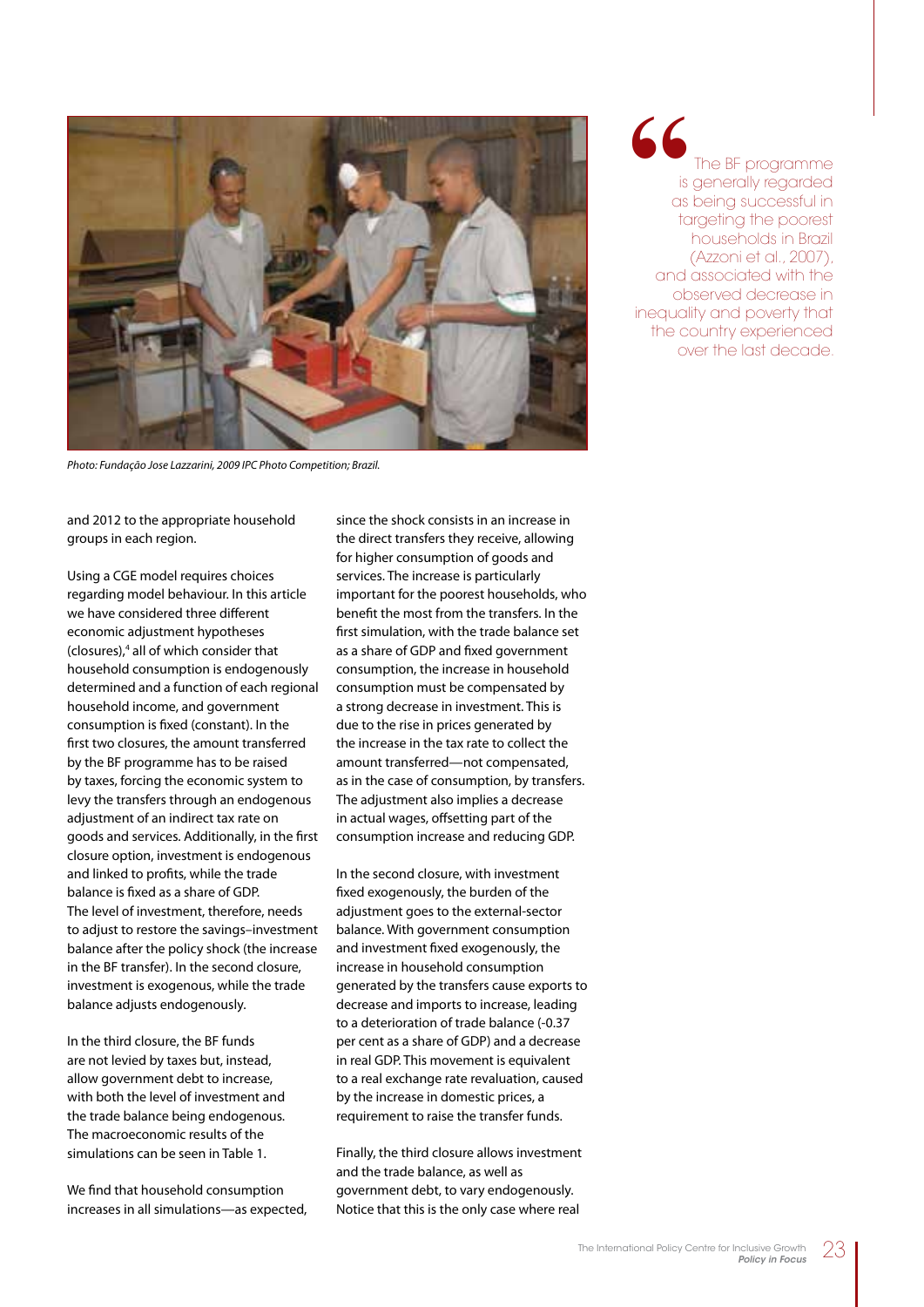**Solution**<br>
Another important<br>
is that it contributes to<br>
the reduction of regional aspect of the programme is that it contributes to the reduction of regional inequalities, something also related to the fall in poverty witnessed in Brazil.



*Photo: Fundação Jose Lazzarini, 2009 IPC Photo Competition; Brazil.* 

GDP growth is observed. This happens because now there are no constraints on the expenditure side: both household expenditure and investment can increase, however backed by a strong deterioration in the trade balance. This is also the only case in which an increase in real wages could be observed. All this adjustment, however, is made possible by massive transfers from abroad made necessary to match the trade account deficits, generated by an increase in government debt required by the transfers.

Another important aspect of the programme is that it contributes to the reduction of regional inequalities, something also related to the fall in poverty witnessed in Brazil. The transfers would increase the GDP of the poorest states in Brazil, notably in the North and Northeast regions, at the cost of reducing (proportionately less) GDP in the relatively richer regions of the country. This, of course, happens because most of the taxes are levied on the richest regions and transferred to the poorest ones. However, the outcome of a transfer programme which must be funded through taxes is likely to hinder, not stimulate, economic growth.

In conclusion, we note that there is no reason to expect direct transfer programmes to be considered growth programmes, strictly considering their direct economic effects. In fact, this is too much to ask for of programmes designed for poverty alleviation—they should be regarded as such.

Azzoni, C.R., G.J.D. Hewings, J.J.M. Guilhoto, E.A. Haddad, M.A. Laes and G.R.C. Moreira (2007). 'Social policies, personal and regional income inequality in Brazil: an I-O analysis of the Bolsa Família Program', *Encontro Nacional de Economia*, No. 35. Recife, ANPEC.

Cury, S. and M.C.S. Leme (2007). 'Redução da desigualdade e programas de transferência de renda: uma análise de equilíbrio geral', in R.P. Barros, M.N. Foguel and G. Ulyssea (eds.), *Desigualdade de renda no Brasil: uma análise da queda recente*. Brasília, IPEA: 197–218.

Hoffmann, R. (2005). 'As transferências não são a causa principal da redução da desigualdade', *Econômica*, No. 6.

Hoffmann, R. (2006). 'Transferências de renda e a redução da desigualdade no Brasil e cinco regiões entre 1997 e 2004', *Econômica,* Vol. 8, No. 1.

Neri, M.C., F.M. Vaz and P.H.G.F. Souza (2013). 'Efeitos macroeconômicos do programa bolsa família: uma análise comparativa das transferências sociais', in T. Campello and M.C. Neri (eds.), *Programa Bolsa Família: uma década de inclusão e cidadania*. Brasília, IPEA: 193–206.

1. Professor, Luiz de Queiroz College of Agriculture, University of São Paulo, Brazil.

3. *Programa de Integração Social* (PIS — Social Integration Plan); *Contribuição para o Financiamento da Seguridade Social* (COFINS — Contribution for the Financing of Social Security); *Contribuição Social sobre o Lucro Liquido* (CSLL — Social Contribution on Net Profits).

4. CGE models normally have more variables than equations. The model's closure is the choice of a set of variables to be treated as exogenous, which is necessary for model solution and determines the model's behaviour.

<sup>2.</sup> PhD student, Luiz de Queiroz College of Agriculture, University of São Paulo, Brazil.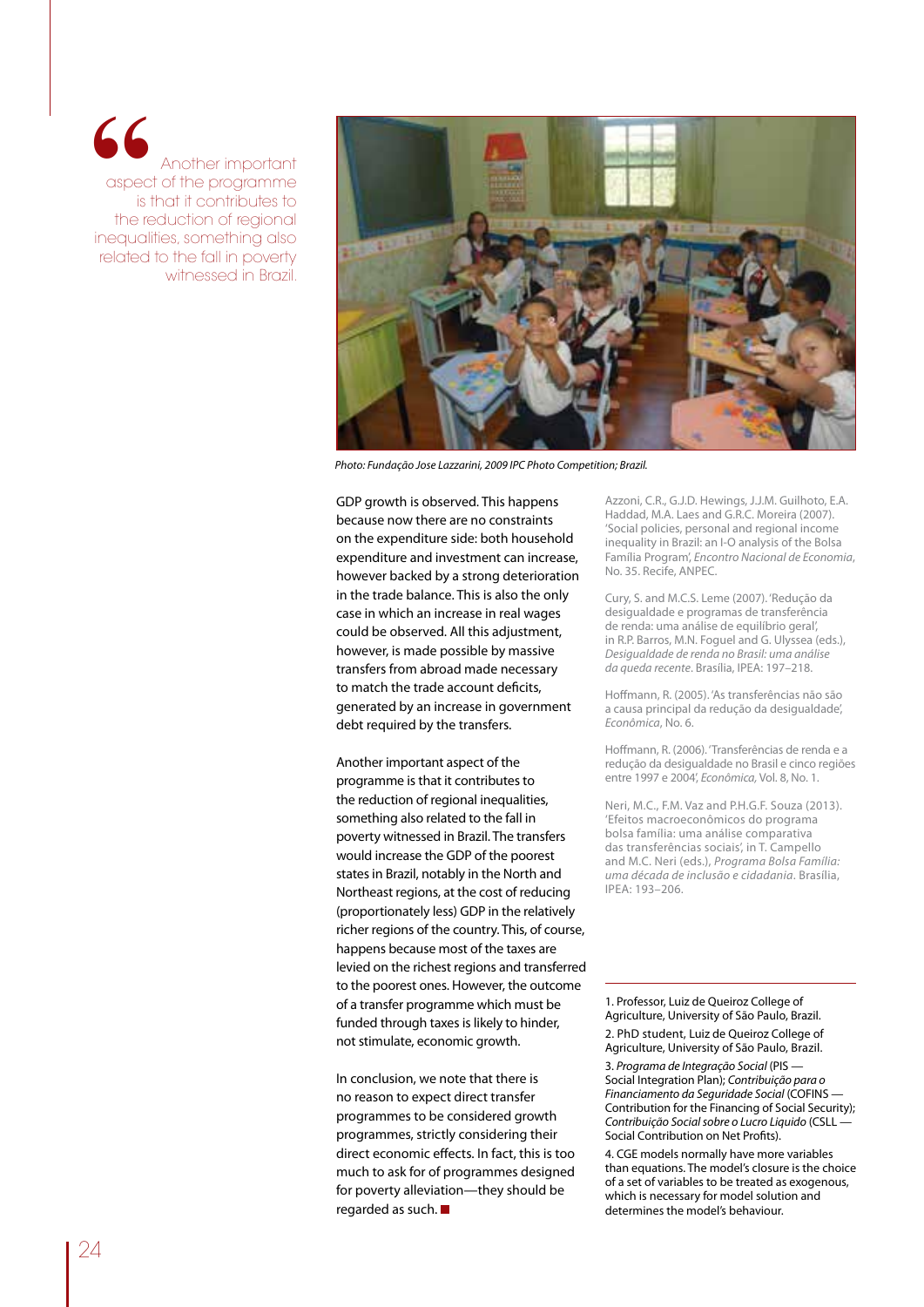# Linking Economic Growth and Economic Equity in Transfer Programmes

*by Harold Alderman1*

Transfer programmes are evaluated both in terms of their role in increasing current consumption of poor households and, increasingly, in their contribution to facilitating the poor to acquire the capital necessary to move beyond poverty.

To a large degree the former contribution of transfer programmes is indicated by their targeting effectiveness and generosity (Case and Deaton, 1988).

The latter role of transfers is more diverse and, thus, has generated a more complex literature. Attempts to measure the contribution of social (or cash) transfers to income growth can be broadly classified into four pathways (Alderman and Yemtsov, 2014). First, transfer programmes, particularly conditional cash transfers, are viewed as enabling households to make better investments in their future by addressing some of the imperfections in markets caused by constraints in obtaining credit, inputs and insurance, as well as from information asymmetries and by changing incentives to invest in the human capital of children (Das, Do and Özler, 2005). Conditional cash transfers aimed at encouraging education or health care

possess this as an explicit objective. A second stream of analysis gauges whether transfers help households manage either *ex post* or *ex ante* risk and serve as an insurance mechanism that both fosters efficient investments and protects against asset depletion. These two pathways are usually viewed from an individual or household perspective.

Additionally, from the perspective of a local economy, transfers, particularly public works programmes, can contribute to local economic growth by creating community assets. Furthermore, another potential influence at the community level can come from the liquidity injected into a community from transfers.

This may spill over into the form of increased demand for goods and services that provide multiplier effects for a local economy. Finally, the presence of an equitable transfer programme can allow a government to make reforms that may be economically efficient but nevertheless harm segments of society in its absence.

It is comparatively easy to acquire evidence on the impact of a transfer on household

consumption, taking into account any labour reallocation that results from the transfer being offered. Similarly, a range of randomised controlled trials or propensity score-matching studies support the understanding of how transfers affect household investments. It is, however, less straightforward to assess communitylevel impacts of transfers on growth; thus, the literature is less extensive.

In theory, cash transfers can stimulate economic growth by relaxing constraints of demand (Lewis and Thorbecke, 1992; Levy and Robinson, 2014). While this possibility can be demonstrated, for example, in general equilibrium models, it is often difficult to measure or isolate from other trends.

One reason as to why the long-term impact is difficult to measure is that the liquidity injected must come from public funding and, therefore, from a tax—with associated economic distortions. Households may change their behaviours in anticipation of future higher taxes to pay for government spending and, as a result, offset the short-term benefits of fiscal expansionary policies. In the long term, the effects on



*Photo: Mauricio Victa, 2009 IPC Photo Competition; Philippines.* 

**Solution**<br>**From the**<br>**Perspective of a local<br>economy, transfers,<br>particularly public** perspective of a local economy, transfers, particularly public works programmes, can contribute to local economic growth by creating community assets.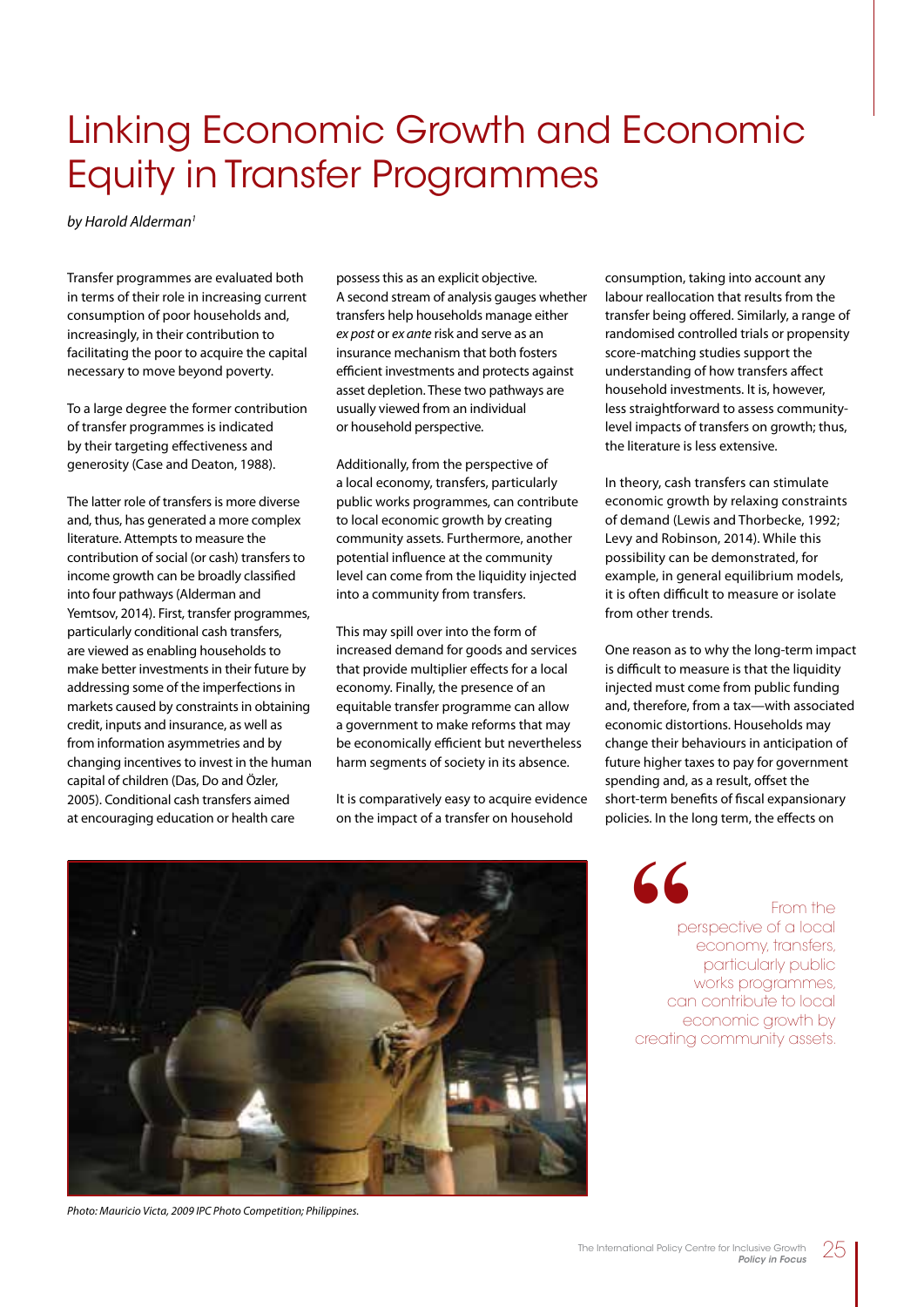growth will be positive only if permanently higher productivity growth is achieved in the local economy.

Transfers to one region that are financed by taxes collected more broadly can help create regional growth poles that stimulate lagging areas, as argued for China (Ravallion and Chen, 2005) and Mexico (Angelucci and De Giorgi, 2009). While those studies address multiplier effects in terms of local liquidity, they also address equity and, thus, indirectly elucidate another pathway from transfers to growth that has been postulated. If, as argued by Sala-i-Martin (1997), inequality fosters rent-seeking, transfers may have an effect that partially offsets this behaviour.

The evidence for this is, quite obviously, hard to accumulate. Related evidence that the aggregate impact of transfers at a community level can foster growth by reducing crime (Mahlum et al., 2005) or by encouraging reintegration in post-conflict situations is only occasionally available.

Even if such evidence were more persuasive, it is presented to assess the instrumental value of equity and usually does not directly credit equity as a value in itself. This is a generic problem common to many assessments of transfer programmes. As indicated, there are numerous studies that evaluate the impact of such programmes on human and physical capital, and others that assess their targeting effectiveness and, thus, their contribution towards poverty reduction.

However, attempts to combine these two objectives are limited by the absence of a common metric. It is not possible, however, to consistently argue that society does not value the reduction of poverty or the increased equity resulting from a transfer, given that society chooses to use resources to administer the targeting of such programmes to poor households. If the value of increased equity or reduced poverty is believed to be positive—even if this value is perhaps unknown and possibly unmeasurable—then standard benefit–cost estimates are likely lower bounds for the true benefit–cost ratios.

Similarly, cost-effectiveness comparisons that, by design, focus on one dimension of benefits place transfer programmes

at a disadvantage. An illustration of this inability to aggregate the acknowledged distributional objectives of a transfer programme along with the politically desirable contribution to growth is found in Dhaliwal et al. (2013).

The objective of that review is to compare diverse schooling investments in education, including the recognised impact of Mexico's conditional cash transfer programme, *PROGRESA*, on schooling.

The benefits from *PROGRESA* in terms of schooling alone appear to be relatively modest. Thus, by including the full costs of the transfer in the denominator of a cost-effectiveness comparison of schooling investments, it appears costly to achieve the observed results. If *PROGRESA* (or its successor, *Oportunidades*) is assessed on this contribution to schooling alone, it would be at a major disadvantage in determining budget allocations.

While the distributional value to society of this—or any other—transfer programme cannot be directly measured, leaving it out of any assessment implicitly assumes that the social value of distribution is zero, a tacit assumption that is hard to defend in the context of a programme designed to provide cash to poor households.

Thus, evaluating a transfer in terms of an economic growth impact—in effect asking 'is the transfer the most cost-effective way to allocate the education or health budget?'—will provide a misleading answer compared to using the human capital improvements as one dimension of the answer to the question 'is the programme the best way to allocate the funds devoted to transfers?'

The latter question still requires a vexing set of trade-offs. For example, increasing transfers to potential secondary-school students at the expense of primaryschool students is likely to increase the educational impact (as primary schooling is nearly saturated in many communities).

But as there remains an income gradient in secondary enrolment, a focus on this level of schooling may decrease the share of funds available for the poorest households. While not phrased in quite

**6**<br>
The presence<br>
of an equitable transfer<br>
programme can allow<br>
a government to make of an equitable transfer programme can allow a government to make reforms that may be economically efficient but nevertheless harm segments of society in its absence.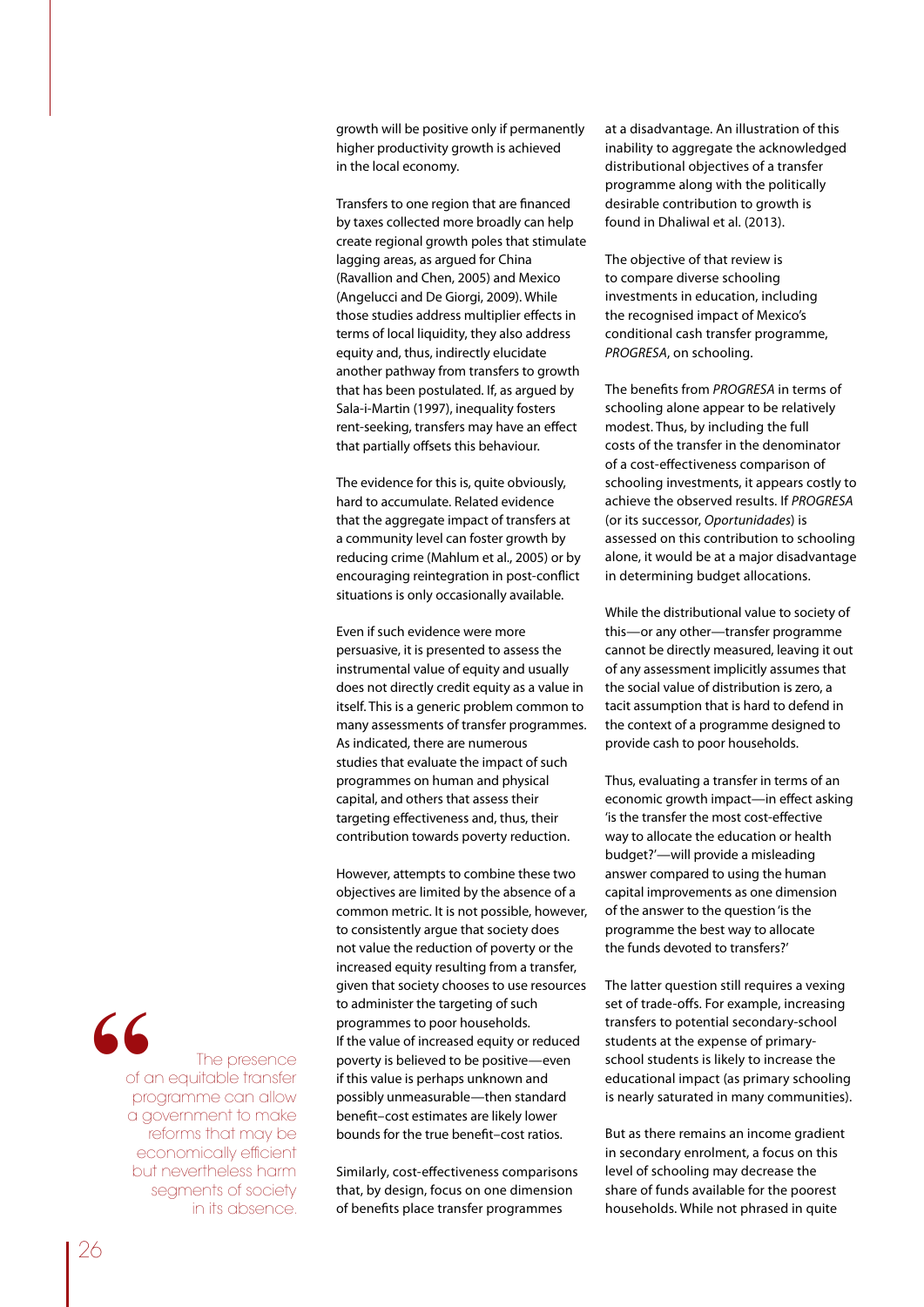

*Photo: Wong Chi Keung, 2009 IPC Photo Competition; Salt farming on volcanic rocks. Hong Kong, China.*

these terms, Baird et al. (2011) illustrate two possible transfer programmes in Malawi in which the transfer with the greater impact on schooling has rather different distributional impacts from the one which does not influence schooling appreciably.

Similarly, allocation of a large share of a national transfer budget to elderly people will have a different balance of poverty reduction and human capital investments from a shift of that budget to a population of households that all contain school-age children.

While the trade-offs underlying these and similar choices are readily apparent, the analytical tools to investigate them are less developed than those for individual investment and consumption impacts. Even though there is increasing evidence of the contribution from transfer programmes to economic growth, the return on these investments does not come solely from any increases in individual human capital investment nor in the aggregate stimulation of poor areas.

Rather, it is the combination of the direct effect on poverty reduction in conjunction with their contribution to growth that jointly justifies their claim for limited public funds, even if this combination is difficult to quantify.  $\blacksquare$ 

Alderman, H. and R. Yemtsov (2014). 'How Can Safety Nets Contribute to Economic Growth?', *World Bank Economic Review*, 28(1): 1–20.

Angelucci, M. and G. De Giorgi (2009). 'Indirect effects of an aid program. How do cash transfers affect ineligibles' consumption', *American Economic Review*, 99(1): 486–508.

Baird, S., C. McIntosh and B. Özler (2011). 'Cash or Condition? Evidence from a Cash Transfer Experiment', *The Quarterly Journal of Economics*, 126(4): 1709–1753.

Baird, S., F.H.G. Ferreira, B. Özler and M. Woolcock (2014). 'Conditional, unconditional and everything in between: a systematic review of the effects of cash transfer programmes on schooling outcomes', *Journal of Development Effectiveness*, 6(1): 1–43.

Case, A. and A. Deaton (1998). 'Large cash transfers to the elderly in South Africa', *The Economic Journal*, 108(450): 1330–61.

Das, J., Q.-T. Do and B. Özler (2005). 'Reassessing Conditional Cash Transfer Programs', *World Bank Research Observer*, 20(1): 57–80.

Dhaliwal, I., E. Duflo, R. Glennerster and C. Tulloch (2013). 'Chapter 8', in P. Glewwe (ed.), *Education Policy in Developing Countries*. Chicago, University of Chicago Press: 285–338. Levy, S. and S. Robinson (2014). 'Can Cash Transfers Promote the Local Economy? A Case Study for Cambodia', *IFPRI Discussion Paper*, No. 01334. Washington, DC, International Food Policy Research Institute.

Lewis, B.D. and E. Thorbecke (1992). 'District-Level Economic Linkages in Kenya: Evidence Based on a Small Regional Social Accounting Matrix', *World Development*, 20(6): 881–897. Mehlum, H., K. Moene and R. Torvik (2005).

'Crime induced poverty traps', Journal of Development Economics, 77: 325–340. Ravallion, M. and S. Chen (2005). 'Hidden Impact:

Household Saving in Response to a Poor-Area Development Project', *Journal of Public Economics*, 89 (11–12): 2183–2204.

Ruel, M. and H. Alderman (2013). 'Nutrition-Sensitive Interventions and Programs: How Can They Help Accelerate Progress in Improving Maternal and Child Nutrition?', *Lancet*, 382(9891): 536–551.

Sala-I-Martin, X. (1997). 'Transfers, social safety nets, and economic growth', *International Monetary Fund Staff Papers*, 44 (1): 81–102.

**Solution** in the long term, the effects on growth will be positive only if permanently higher productivity the effects on growth will be positive only if permanently higher productivity growth is achieved in the local economy.

### 1. International Food Policy Research Institute (IFPRI).